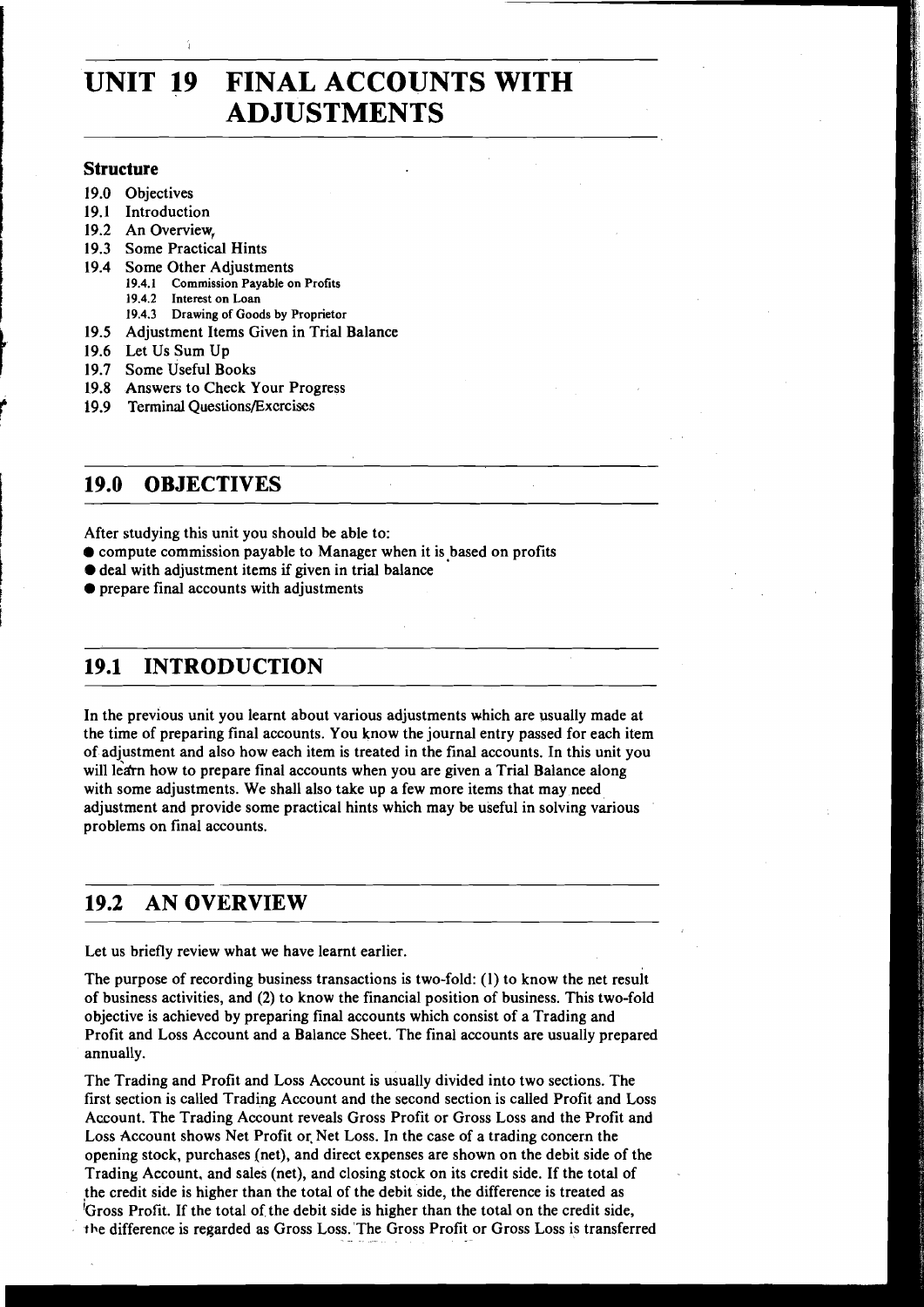Final Accounts-II **to the Profit and Loss Account.** In the case of manufacturing concern, we also prepare a Manufacturing Account. The purpose of preparing the Manufacturing Account is to ascertain the Cost of Goods Manufactured and the same is transferred to Trading Account.

> The Profit and Loss Account is prepared to find out the Net Profit or Net Loss. The Gross Profit transferred from the Trading Account is shown on the credit side of the , Profit and Loss Account and the indirect expenses and revenue losses on its debit side. If there are some other gains, they are also shown on its credit side. The Profit and Loss Account will generally show a credit balance which represents Net Profit. But, if it shows a debit balance, it means there is Net Loss. The Net Profit or Net Loss is transferred to the Capital Account of the proprietor.

In the Balance Sheet all assets are shown on the right hand side and all liabilities including capital on the left hand side. The totals on two sides of the Balance Sheet must tally.

At the time of preparing the final accounts we also have to make adjustments in respect of various items in order to arrive at the true profit or loss and the true financial position.

## **19.3 SOME PRACTICAL HINTS**

The following hints will help you to work out the problems on final accounts:

- 1 Read the problem carefully and find out what exactly you are required to do. Normally you are asked to prepare the Trading and Profit and Loss Account, and the Balance Sheet. Hence, it is not necessary to parepare the Manufacturing Account unless you are specifically asked to do so.
- 2 Sometimes, Gross Profit is given in the Trial Balance. This indicates that the Trading Account has already been pepared and you are to prepare only the Profit and Loss Account and the Balance Sheet. In such a situation you will find that the closing stock also appear inside the Trial Balance. This is to be shown only on the assets side of the Balance Sheet.
- 3 There is no need to pass closing and adjustment entries, unless it is specifically asked. All adjustments should be treated directly in the final accounts. .
- 4 You are aware that some of the items given in the Trial Balance are shown in Trading Account, some in Profit and Loss Account and others in Balance Sheet. Hence, in Trial Balance mark the items relating to Trading Account with 'T', those relating to Profit and Loss Account with 'P' and the Balance Sheet items with 'B'. Use 'M' for Manufacturing Account items, if you are also required to parepare the same.
- **5** A few adjustments are always given outside the Trial Balance. Find out the items which need adjustment and mark them in the Trial Balance with additional mark 'A'.
- 6 Now proceed to, prepare the final accounts as learnt earlier. Do not forget to write the headings. Follow the order in which various items are usually presented-in the final accounts.
- 7 Put a tick mark against each item in the Trial Balance and also in the adjustments as and when you show it in the final accounts. You know that the items given in the Trial Balance are shown in the final accounts only at one place. But each item given in adjustments is to be shown in the final accounts at two places. Hence, put two tick marks against each item of adjustment given outside the Trial Balance after both the aspects of adjustment are treated in the final accounts.
- 8 If all items given in the Trial Balance and adjustments are properly shown in the final accounts, the Balance Sheet will tally. If it does not tally, it would only mean that you have committed some mistakes. In such a situation, recheck your solution item by item, find out the mistakes and correct them. After the mistakes have been corrected, the Balance Sheet will tally.

Look at Illustration 1 and study how final accounts qre prepared with various adjustments.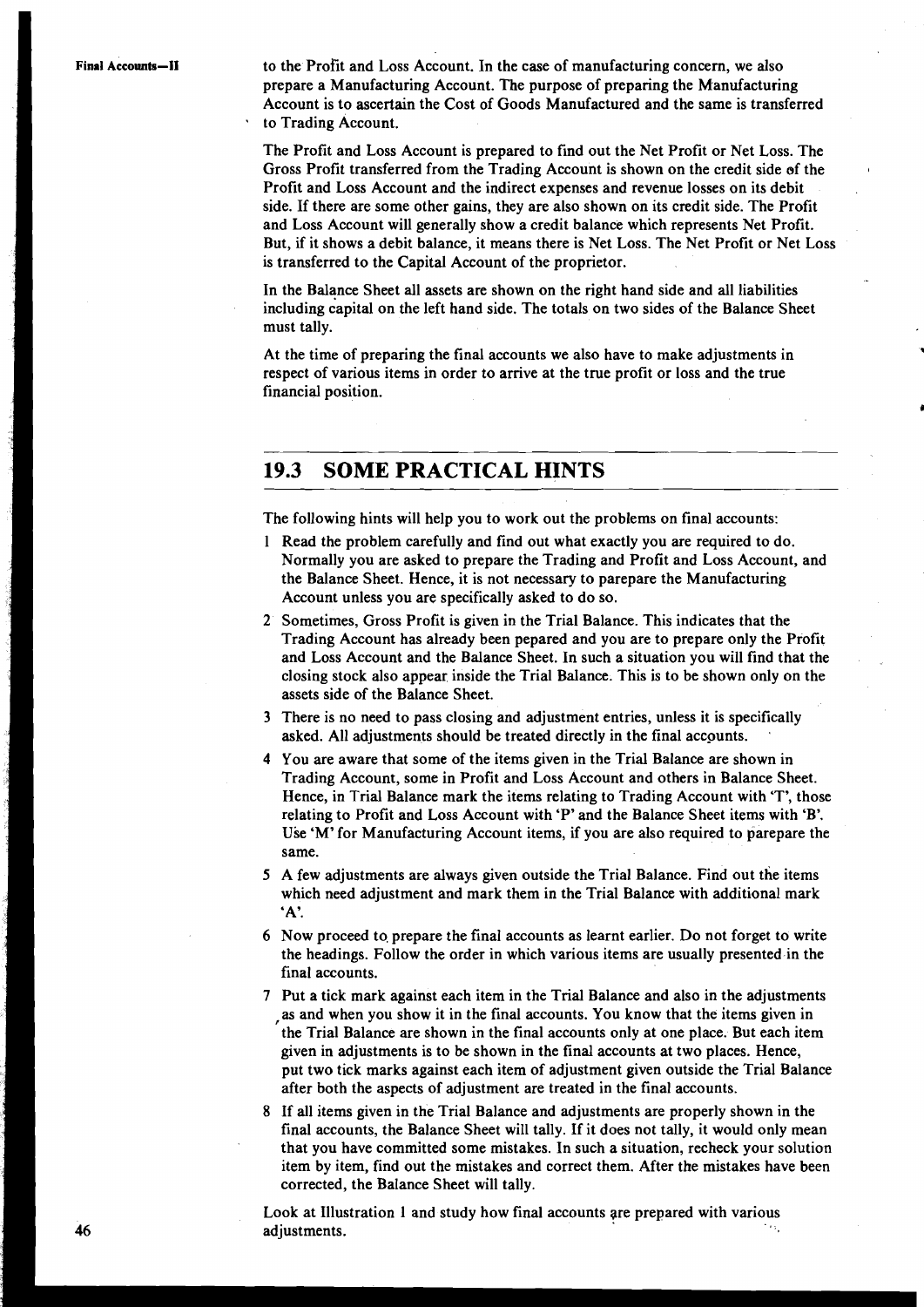#### **Illustration 1** Final Accounts with

 $\overline{a}$ 

From the following Trial Balance of Gopinath prepare Trading and Profit and Loss Account for the year ended December 31, 1986 and Balance Sheet as on that date.

47

| Name of the Account       | Dr.<br><b>Balances</b> | Cr.<br><b>Balances</b> |
|---------------------------|------------------------|------------------------|
|                           | Rs.                    | Rs.                    |
| Capital                   |                        | 27,000                 |
| Drawings                  | 4,260                  |                        |
| Furniture                 | 5,700                  |                        |
| Stock on January 1, 1987  | 8,760                  |                        |
| Purchases and Sales       | 62,172                 | 71,436                 |
| Returns                   | 1,260                  | 1,746                  |
| <b>Salaries</b>           | 2,640                  |                        |
| Rent                      | 720                    |                        |
| Carriage                  | 1,500                  |                        |
| <b>Rates and Taxes</b>    | 1,200                  |                        |
| <b>Apprentice Premium</b> |                        | 750                    |
| <b>Bank Overdraft</b>     |                        | 1,200                  |
| <b>Bad Debts</b>          | 1,032                  |                        |
| <b>Sundry Debtors</b>     | 19,200                 |                        |
| Cash in hand              | 288                    |                        |
| <b>Sundry Creditors</b>   |                        | 6,000                  |
| Provision for Bad Debts   |                        | 600                    |
| <b>Bills Receivable</b>   | 1,440                  |                        |
| <b>Bills Payable</b>      |                        | 1,080                  |
| Discount                  |                        | 360                    |
|                           | 1,10,172               | 1,10,172               |
|                           |                        |                        |

You are required to consider the following adjustments:

- 1 Stock on December 31, 1986 was valued at Rs. 10,200.
- 2 Provide for doubtful debts at 5% on Sundry Debtors and for Discount on Creditors at 2%.
- 3 Rent due was Rs. 160.
- 4 Taxes of Rs. 320 were paid in advance.
- 5 Depreciate Furniture at 10% per annum.
- 6 Apprentice Premium of Rs. 120 was **to** be carried forward.
- 7 Calculate interest on capital at 5% per annum.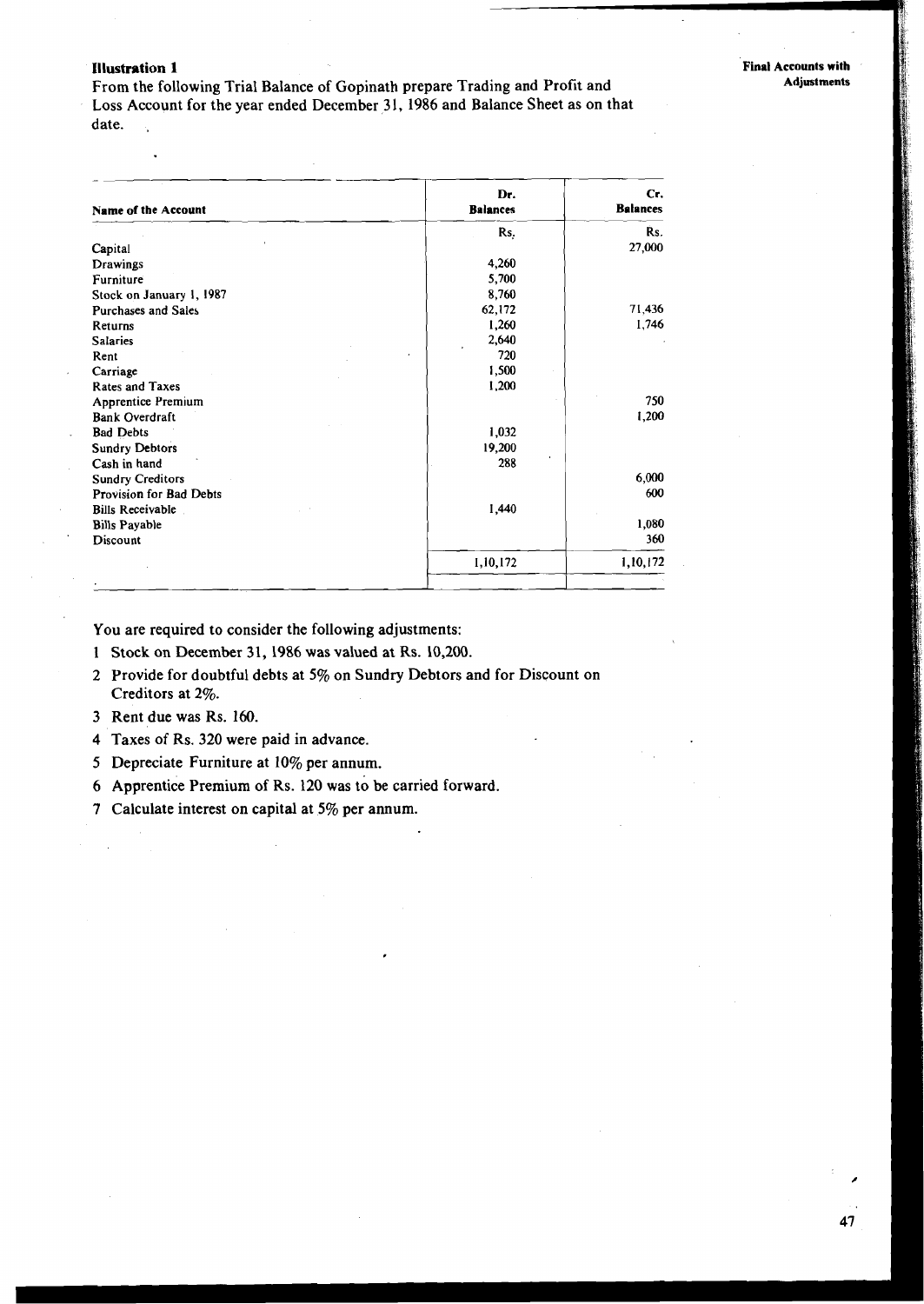#### **Solution:**

| Trading and Profit and Loss Account of Gopinath |  |
|-------------------------------------------------|--|
| for the year ended December 31, 1986            |  |

 $\frac{1}{2}$ 

í

j.

| <b>Amount</b> | Amount | <b>Particulars</b>        | <b>Amount</b> | Amount          | <b>Particulars</b>               |
|---------------|--------|---------------------------|---------------|-----------------|----------------------------------|
|               |        |                           |               |                 |                                  |
| Rs.           | Rs.    |                           | Rs.           | Rs.             |                                  |
|               | 71,436 | $8,760$ By Sales          |               |                 | To Opening Stock<br>To Purchases |
|               | 1,260  | Less Returns<br>Inwards   |               | 62,172<br>1,746 | <b>Less Returns Outwards</b>     |
| 70,176        |        |                           | 60,426        |                 |                                  |
| 10,200        |        | <b>By Closing Stock</b>   | 1,500         |                 | To Carriage                      |
|               |        |                           | 9,690         |                 | To Gross Profit c/d              |
| 80,376        |        |                           | 80,376        |                 |                                  |
| 9,690         |        | 2.640 By Gross Profit b/d |               |                 | To Salaries                      |
|               | 750    | By Apprentice Premium     |               | 720             | To Rent                          |
| 630           | 120    | Less Amount carried       | 880           | 160             | <b>Add Outstanding</b>           |
|               |        | forward                   |               |                 |                                  |
|               |        |                           |               | 1,200           | To Rates and Taxes               |
| 360           |        | By Discount Received      |               |                 | Less Taxes paid in               |
|               |        | By Provision for          |               | 320             | advance                          |
| 120           |        | Discount on Creditors     | 880           |                 |                                  |
|               |        |                           |               |                 | To Provision for Bad Debts:      |
|               |        |                           |               | 960             | Provision required               |
|               |        |                           |               | 1,032           | <b>Add Bad Debts</b>             |
|               |        |                           |               | 1.992           |                                  |
|               |        |                           | 1,392         | 600             | Less Existing provision          |
|               |        |                           |               |                 | To Depreciation on               |
|               |        |                           | 570           |                 | Furniture                        |
|               |        |                           | 1,350         |                 | To Interest on Capital           |
|               |        |                           |               |                 | To Net Profit (Transferred       |
|               |        |                           | 3,088         |                 | to Capital Account)              |
| 10,800        |        |                           | 10,800        |                 |                                  |

# **Blhnee Sheet of Gopinath**

| Liabilities                | <b>Amount</b> | Amount | <b>Assets</b>            | <b>Amount</b> | <b>Amount</b> |
|----------------------------|---------------|--------|--------------------------|---------------|---------------|
|                            |               |        |                          |               |               |
|                            | Rs.           | Rs.    |                          | Rs.           | Rs.           |
| <b>Current Liabilities</b> |               |        | <b>Current Assets:</b>   |               |               |
| <b>Rent Outstanding</b>    |               | 160    | Cash in hand             |               | 288           |
| Apprentice premium         |               |        | <b>Bills Receivable</b>  |               | 1,440         |
| carried forward            |               | 120    | <b>Sundry Debtors</b>    | 19,200        |               |
| <b>Bank Overdraft</b>      |               | 1,200  | Less Provision for       |               |               |
| <b>Bills Payable</b>       |               | 1,080  | <b>Doubtful Debts</b>    | 960           |               |
| <b>Sundry Creditors</b>    | 6,000         |        |                          |               |               |
| Less Provision for         |               |        |                          |               | 18,240        |
| Discount                   | 120           |        | <b>Closing Stock</b>     |               | 10,200        |
|                            |               |        | <b>Prepaid Taxes</b>     |               | 320           |
|                            |               | 5,880  |                          |               |               |
| Long-term Liabilities:     |               |        | <b>Fixed Assets:</b>     |               |               |
| Capital:                   |               |        | Furniture                | 5,700         |               |
| <b>Balance on 1-1-1986</b> | 27,000        |        | Less Depreciation at 10% | 570           | 5,130         |
| Add Interest on            |               |        |                          |               |               |
| Capital                    | 1,350         |        |                          |               |               |
| Add Net Profit for         | 3,088         |        |                          |               |               |
| the year                   |               |        |                          |               |               |
|                            |               |        |                          |               |               |
|                            | 31,438        |        |                          |               |               |
| <b>Less Drawings</b>       | 4,260         |        |                          |               |               |
|                            |               | 27,178 |                          |               |               |
|                            |               |        |                          |               |               |
|                            |               | 35,618 |                          |               | 35,618        |
|                            |               |        |                          |               |               |

#### Notes:

1 Carriage: It is not given whether expenses on carriage relate to purchases or sales.

 $\overline{a}$ 

 $\hat{\mathcal{L}}$ 

 $-48$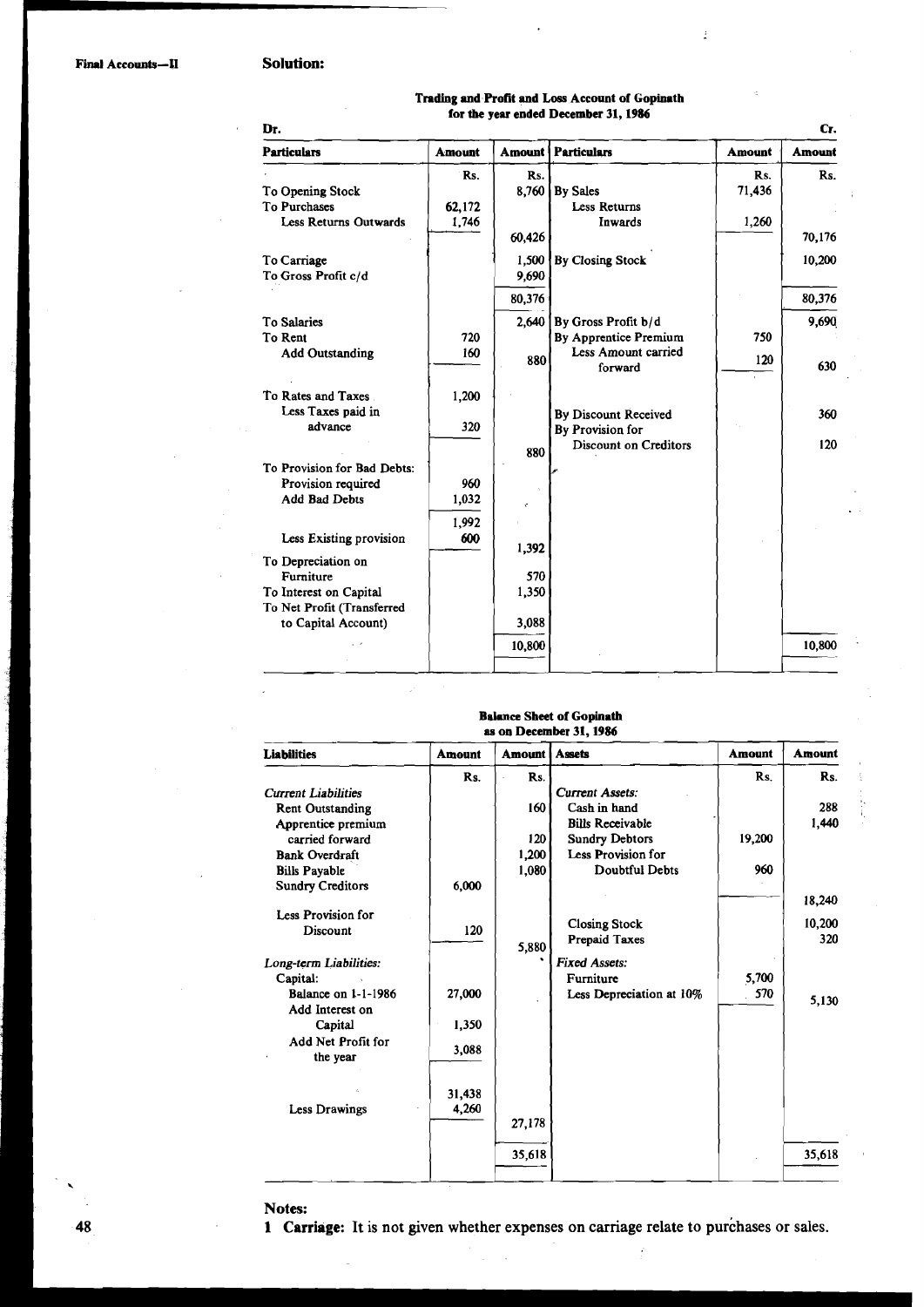In such situation (refer to Unit 14), it is assumed that they relate to purchases and **Final Accounts with** <br>**Adjustments** Adjustments so debited to Trading Account.

- **2 Apprentice Premium:** It is an item of income. In adjustments it is stated that the Apprentice Premium of Rs. 120 is to be carried forward. It means that out of the total income of RS. 730 received as Apprentice Premium, Rs. 120 relate to 1987. Hence it is treated as unearned income and adjusted accordingly in the final accounts.
- **3 Discount:** It is not clear whether the discount is paid or received. Since it is shown as a credit item, it means it is an income and so treated as Discount Received.
- **4 Provision for Bad Debts:** It is calculated at 5% on Sundry Debtors of Rs. 19,200. It works out to Rs. 960.

## **19.4 SOME OTHER ADJUSTMENTS**

Apart from the adjustments explained in Unit 18, you may also find some other items which need adjustment at the time of preparing the final accounts. The common items are given below.

#### **19.4.1 Commission Payable on Profits**

Sometimes, the manager may also be entitled to a commission on profits earned by the business. Such commission is usually calculated as a fixed percentage on profits. Suppose the net profit of a firm, after taking into consideration all expenses except the manager's commission, is Rs. 60,000. The manager is entitled to a commission of 5% on profits before charging such commission. His commission will work out as Rs. 3,000. However, it is still to be paid and so treated as an outstanding expense. It will be debited to Profit and' Loss Account and also shown as a current liability in the Balance Sheet.

in the above example, manager's commission has been calculated on profits **before**  charging the commission. But sometimes, it is to be calculated on profit **after** charging such commission. In such situation, the commission will be calculated by the following formula.

Percentage of Commission<br>
x 
Net Profit before Commission

#### 100 + percentage of Commission

If, in the above example, the manager's commission were to be calculated on profit after charging such commission, it will be as follows:<br> $\frac{5}{100+5} \times 60,000 = \frac{5}{105} \times 60,000 = \text{Rs. } 2,857$ after charging such commission, it will be as follows:

$$
\frac{5}{100+5} \times 60,000 = \frac{5}{105} \times 60,000 = \text{Rs. } 2,857
$$

The above amount can also be verified. After charging manager's commission, the net profit will work out as Rs.  $57,143$  (Rs.  $60,000 -$ Rs. 2,857). Now calculate  $5\%$  on Rs. 57,143. It works out to Rs. 2,857 which means the amount of commission calculated by the given formula is correct. Look at Illustrations 2 and 3 and see how manager's commission has been calculated and treated in the final accounts.

#### **19.4.2 Interest on Loan**

If the firm has taken some loan, it has to pay interest thereon. Hence, when we notice a loan account in the Trial Balance, we must find out whether interest due on loan has been paid or not. The rate of interest and the date on which the loan was taken is usually given. If, however, the date on which loan was taken is not given, it means that it is an old loan and full year's interest is to be provided. So, note the amount of loan, the rate of interest and the period for which interest is to be provided. Culculate the amount of interest and find out from the Trial Balance whether the same has been paid or not. Generally, you will find that the interest has been paid but it is less than what is due. In such situation, the difference is regarded as outstanding interest, and the same is adjusted at the time of preparing **the** final accounts.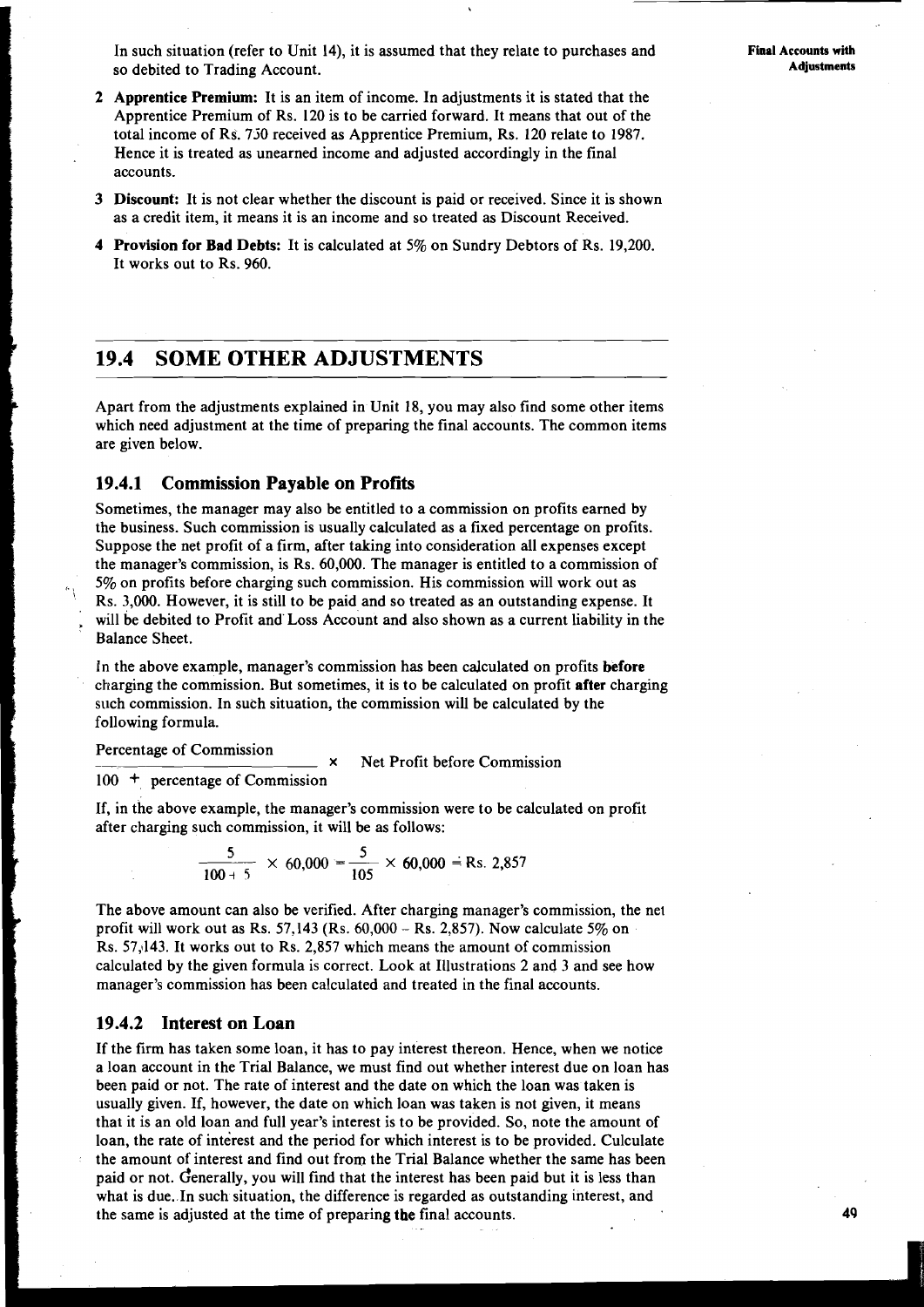**Final Accounts-11** Suppose there is an item of 10% loan (taken on April 1, 1987) Rs. 20,000 in the Trial Balance. Assuming the accounting year ends on December 31, the total interest on loan will work out as Rs. 1,500 (at 10% on Rs. 20,000 for nine months). On going through the Trial Balance you find that the interest paid is Rs. **1,000** only. It means Rs.  $500$  (Rs. 1,500 – Rs. 1,000) is the outstanding interest. So, you have to make the necessary adjustment i.e., add it to interest paid on the debit side of the Profit and Loss Account and also show it as outstanding interest under current liabilities in the Balance Sheet.

> It is possible that the adjustments given outside the Trial Balance already include this item. But, if they do not include it, even then we have to provide for it. This is called an implied adjustment.

#### **19.4.3 Drawing of Goods by Proprietor**

You know when the proprietor takes away some goods from the business for his personal use, it is recorded in books of account by passing the following journal entry (refer to Unit 5).

#### Drawings Account Dr. To Purchases Account

So, if you find that it has not been recorded in the books of account, you have to make the necessary adjustment in final accounts. The treatment in final accounts will be as follows:

i) On the Debit side of the Trading Account: Deduct it from Purchases.

ii) On the Liabilities side of the Balance Sheet: Deduct it from capital either as a separate item or by including it in drawings.

Look at Illustration 3. It is given as an adjustment item. Study how it has been treated in the final accounts.

#### Check Your Progress-A

1 Following figures relate to a firm:

|                          | Rs.    |
|--------------------------|--------|
| <b>Gross Profit</b>      | 60,000 |
| <b>Indirect Expenses</b> | 38,000 |

Compute Manager's Commission under the following situations:

- a) If he is entitled to 10% on net profit before charging such commission.
- b) If he is entitled to 10% on net profits after charging such commission.

2 Following is an extract from the Trial Balance of a trader:

| Name of the Account                 | Dr.   |               |
|-------------------------------------|-------|---------------|
| $12\%$ loan (taken on July 1, 1987) | Rs.   | Rs.<br>20,000 |
| Interest on loan                    | 1,200 |               |

Work out interest outstanding and explain how you will show it in final accounts. His accounting year ends on March 31, 1988.

3 If you find an item in adjustment stating that the proprietor took away goods costing Rs. 1,500 for personal use, how would you deal with it in the final accounts.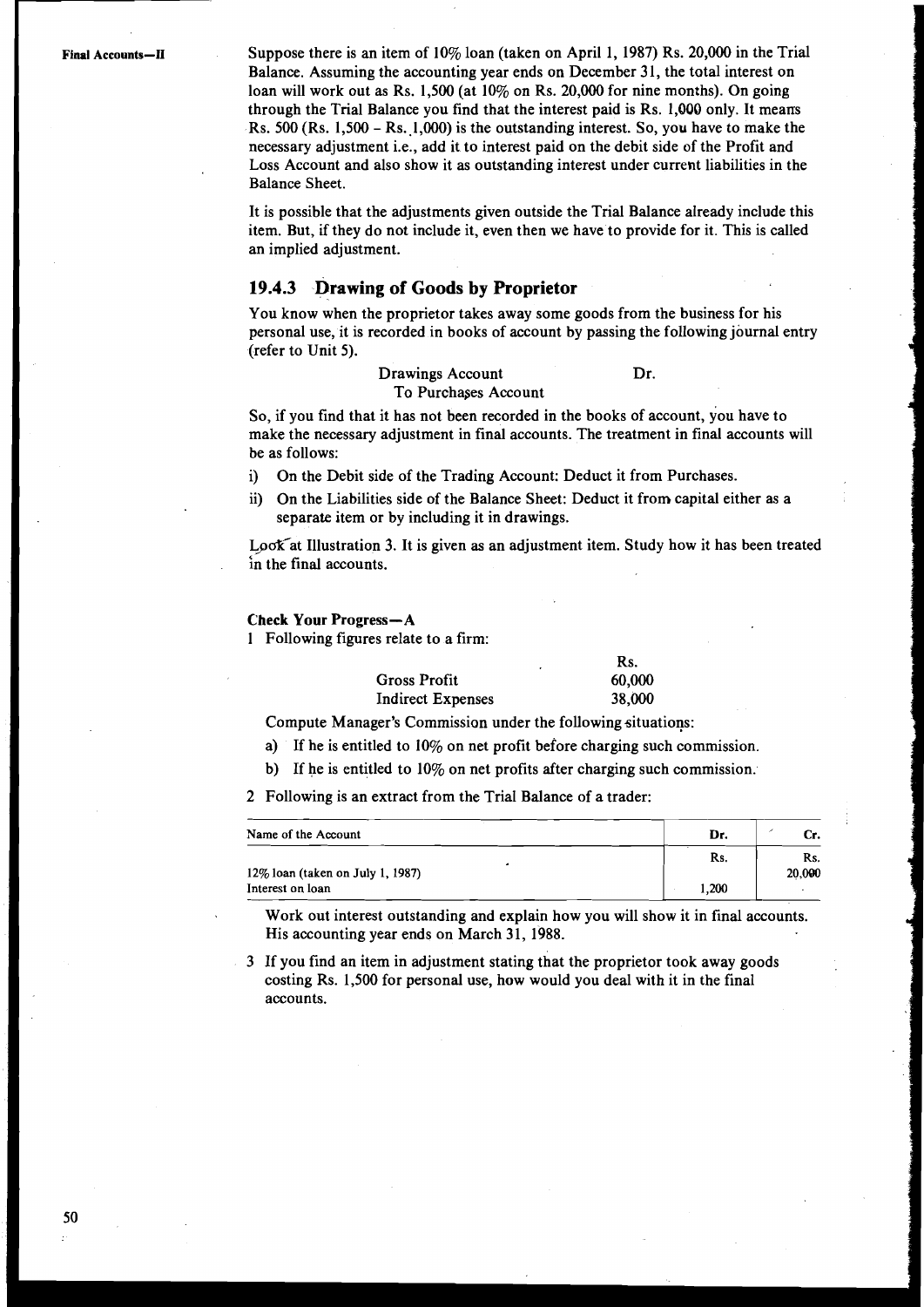#### Illustration 2

From the following Trial Balance of Ravinder prepare Trading and Profit and Loss Account for the year ended March 31, 1987 and Balance Sheet as on that date.

| Name of the Account                 | Dr.<br><b>Balances</b> | Cr.<br>Balances |
|-------------------------------------|------------------------|-----------------|
|                                     | Rs.                    | Rs.             |
| Stock on April 1, 1986              | 24,200                 |                 |
| Cash in hand                        | 4,000                  |                 |
| Cash at bank                        | 12,900                 |                 |
| Leasehold Premises (lease for       |                        |                 |
| five years commencing from          |                        |                 |
| April 1, 1986,                      | 20.000                 |                 |
| Machinery                           | 30,000                 |                 |
| Furniture                           | 15,000                 |                 |
| <b>Buildings</b>                    | 60,000                 |                 |
| Drawings                            | 5,000                  |                 |
| Capital                             |                        | 1,60,000        |
| <b>Purchases and Sales</b>          | 96,000                 | 1,45,000        |
| <b>Debtors and Creditors</b>        | 50,000                 | 40,000          |
| Returns                             | 3,000                  | 4,300           |
| Freight                             | 6,000                  |                 |
| Wages                               | 17,500                 |                 |
| <b>Trade Expenses</b>               | 4,750                  |                 |
| <b>Salaries</b>                     | 12,000                 |                 |
| Printing and Stationery             | 1,800                  |                 |
| <b>Bad Debts</b>                    | 4,000                  |                 |
| Provision for Bad Debts.            |                        | 4,000           |
| Rent received                       |                        | 3,100           |
| 10% Loan (taken on October 1, 1986) |                        | 10,000          |
| Interest on Loan                    | 250                    |                 |
| Total                               | 3,66,400               | 3,66,400        |

#### **Trial Balance as on March 31, 1987**

You are required to make the following adjustments:

a) Stock on March 31, 1987 was valued at Rs. 45,600.

- b) Write off Rs. 2,000 as bad debts and make a provision for doubtful debts at  $5\%$ on sundry debtors.
- c) Charge depreciation on Machinery at 10% and on Building at 2%%.
- d) Calculate interest on capital and drawings at 6% per annurn.
- e) The Manager is entitled to a commission of **5%** on the net profit before charging such commission.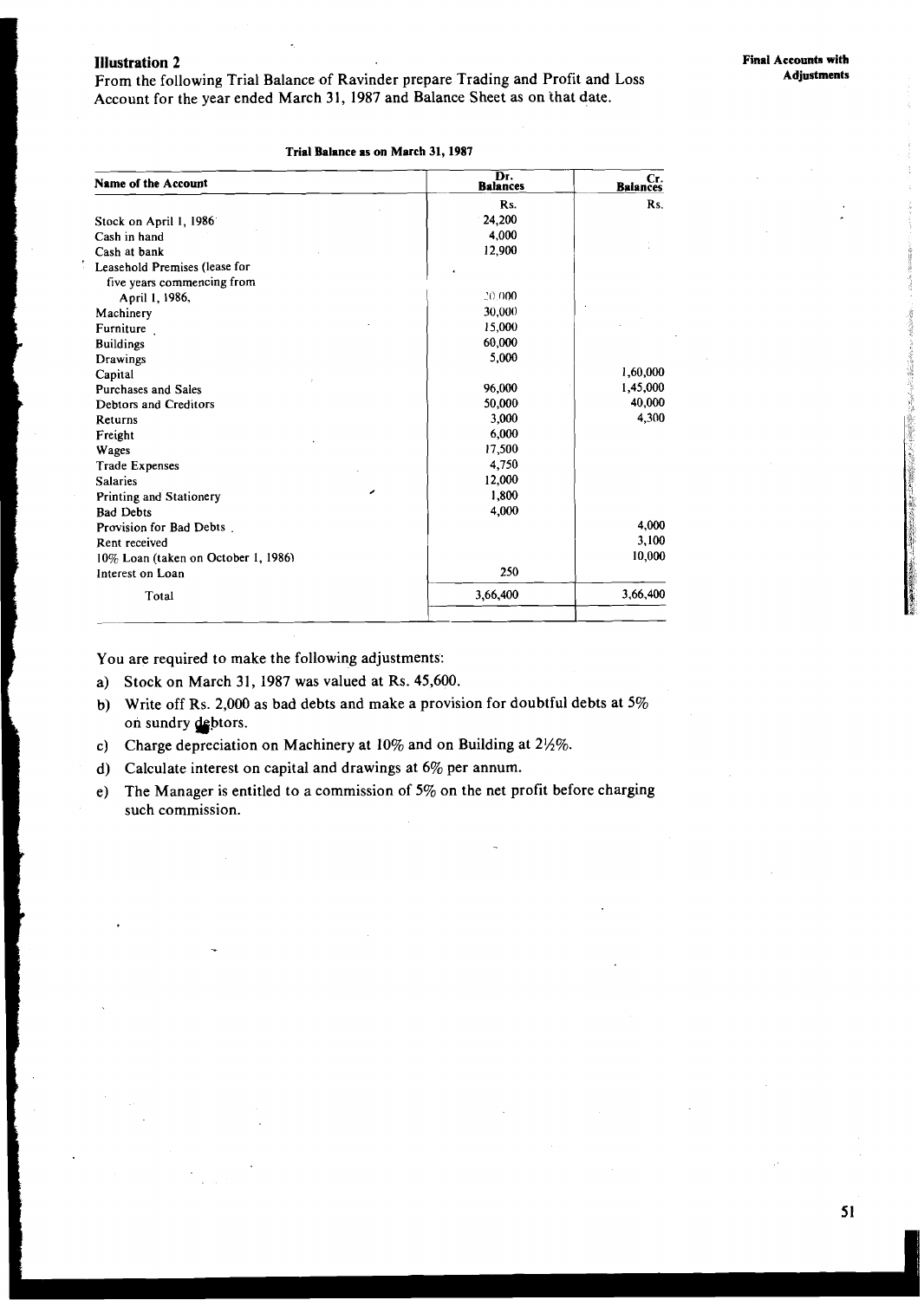# **Trading and Profit and Loss Account of Ravinder**<br>for the year ended March 31, 1987

| Dr.                      |               |               |                     |               | Cr.           |
|--------------------------|---------------|---------------|---------------------|---------------|---------------|
| <b>Particulars</b>       | <b>Amount</b> | <b>Amount</b> | <b>Particulars</b>  | <b>Amount</b> | <b>Amount</b> |
|                          | Rs.           | Rs.           |                     | Rs.           | Rs.           |
| To Stock, April 1, 1986  |               | 24,200        | By Sales            | 1,45,000      |               |
| To Purchases             | 96,000        |               | Less Returns        |               |               |
| Less Returns             |               |               | Inwards             | 3,000         |               |
| Outwards                 | 4,300         | 91,700        | By Stock on         |               | 1,42,000      |
|                          |               |               | March 31, 1987      |               | 45,600        |
| To Freight               |               | 6,000         |                     |               |               |
| To Wages                 |               | 17,500        |                     |               |               |
| To Gross Profit c/d      |               | 48,200        |                     |               |               |
|                          |               | 1,87,600      |                     |               | 1,87,600      |
| <b>To Salaries</b>       |               | 12,000        | By Gross Profit b/d |               | 48,200        |
| To Printing & Stationery |               | 1,800         | By Rent Received    |               | 3,100         |
|                          |               |               | By Interest on      |               |               |
| To Trade Expenses        |               |               | Drawings            |               | 150           |
| <b>To Provision for</b>  |               | 4,750         |                     |               |               |
| <b>Bad Debts:</b>        |               |               |                     |               |               |
| Provision Required       | 2,400         |               |                     |               |               |
| Add Bad Debts            | 6,000         |               |                     |               |               |
|                          | 8,400         |               |                     |               |               |
|                          |               |               |                     |               |               |
| <b>Less Existing</b>     |               |               |                     |               |               |
| Provision                | 4,000         | 4,400         |                     |               |               |
| To Depreciation on:      |               |               |                     |               |               |
| Machinery                | 3,000         |               |                     |               |               |
| <b>Building</b>          | 1,500         |               |                     |               |               |
| To Leasehold Premises    |               | 4,500         |                     |               |               |
| $-1/5$ written off       |               | 4,000         |                     |               |               |
| To Interest on loan      | 250           |               |                     |               |               |
| <b>Add Outstanding</b>   | 250           |               |                     |               |               |
| To Interest on Capital   |               | 500           |                     |               |               |
|                          |               | 9,600         |                     |               |               |
| <b>To Commission</b>     |               |               |                     |               |               |
| to Manager               |               | 495           |                     |               |               |
| To Net Profit            |               |               |                     |               |               |
| (transferred to          |               |               |                     |               |               |
| Capital A/c)             |               | 9,405         |                     |               |               |
|                          |               | 51,450        |                     |               | 51,450        |
|                          |               |               |                     |               |               |

52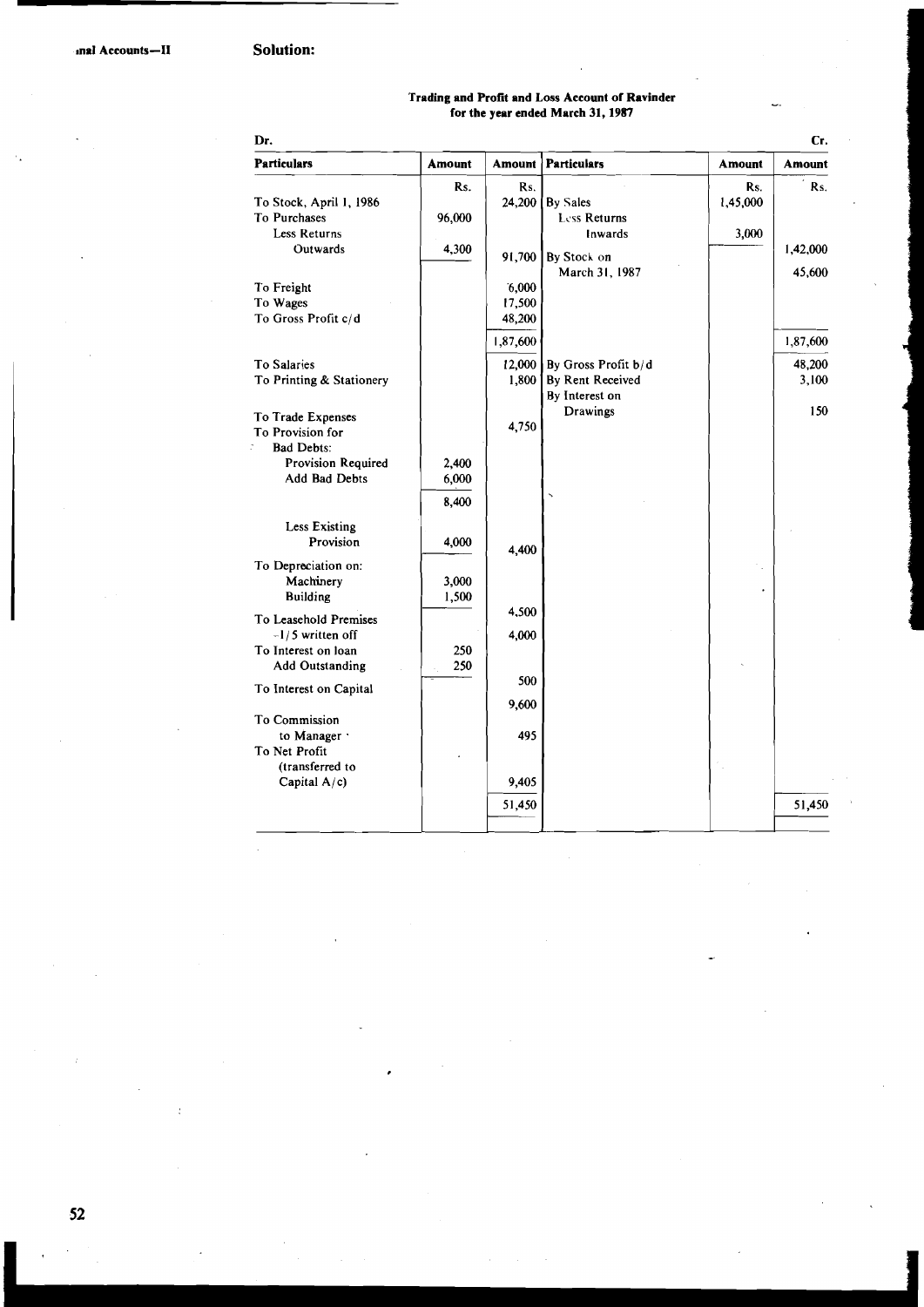#### **Balance Sheet of Ravinder as on March 31,1987** '

**Final Accounts with Adjustments** 

| <b>Liabilities</b>            | <b>Amount</b> | <b>Amount</b> | <b>Assets</b>             | Amount | Amount    |
|-------------------------------|---------------|---------------|---------------------------|--------|-----------|
|                               | Rs.           | Rs.           |                           | Rs.    | <b>Rs</b> |
| <b>Current Liabilities:</b>   |               |               | <b>Current Assets:</b>    |        |           |
| Outstanding Interest on       |               |               | Cash in hand              |        | 4.000     |
| Loan                          |               | 250           | Cash at bank              |        | 12,900    |
| <b>Outstanding Commission</b> |               |               | Debtors                   | 50,000 |           |
| to Manager                    |               | 495           | Less Bad Debts            | 2,000  |           |
| Creditors                     |               | 40,000        | Less Provision for        | 48,000 |           |
| Long-term Liabilities:        |               |               | <b>Bad Debts</b>          | 2,400  |           |
|                               |               |               |                           |        | 45,600    |
| 10% loan                      |               | 10,000        | <b>Closing Stock</b>      |        | 45,600    |
| Capital:                      |               |               | <b>Fixed Assets:</b>      |        |           |
| Balance on $1-4-1986$         | 1,60,000      |               | <b>Leasehold Premises</b> | 20,000 |           |
| Add Interest on Capital       | 9,600         |               | Less 1/5 written off      | 4,000  | 16,000    |
| Net profit for the year       | 9,405         |               |                           |        |           |
|                               | 1,79,005      |               | <b>Furniture</b>          |        | 15,000    |
| 5,000                         |               |               | Machinery                 | 30,000 |           |
| Less Drawing<br>Interest on   |               |               | Less Depreciation at 10%  | 3,000  |           |
| 150<br>Drawings               |               |               |                           |        |           |
|                               | 5,150         |               | <b>Building</b>           | 60,000 | 27,000    |
|                               |               | 1,73,855      | Less Depreciation at 2.5% | 1,500  |           |
|                               |               |               |                           |        | 58,500    |
|                               |               | 2,24,600      |                           |        | 2,24,600  |

#### Notes:

- 1 New Provision for Bad Debts amounts to Rs. 2,400. It has been calculated at 5% on Rs. 48,000 (Sundry Debtors) Rs. 50,000 minus further Bad Debts Rs. 2,000.
- 2 Interest on drawings has been calculated on the whole amount for six months on the assumption that the money was drawn evenly throughout the year. Thus, interest on drawings at 6% on Rs. 5,000 for sik months works out to Rs. 150.
- 3 The manager is entitled to a commission of 5% on the net profit before charging such commission. The net profit after taking into consideration all expenses except the manager's commission is Rs. 9,900. So, manager's commission at 5% on Rs. 9,900 works out to Rs. 495. It is still to be paid. Hence, like any other outstanding expense it has been debited to Profit and Loss Account and also shown on the liabilities side of the Balance Sheet.
- 4 In case of Premises it is mentioned in the TriaI Balance that they were taken on lease for five years commencing from April 1, 1986. Hence one fifth of the lease amount i.e., Rs. 4,000 have been written off to Profit and Loss Account and the balance of Rs. 16,000 shown as an asset in Balance Sheet.
- 5 The adjustments are silent about the interest due on 10% Loan of Rs. 10,000 taken on October 1, 1986. In such situation, interest should be calculated at the given rate for the period commencing from the date on which the loan was taken io the end of the year. Interest so calculated should be compared with the amount of interest already paid as given in Trial Balance.

The interest on loan works out to Rs. 500 (at 10% on Rs. 10,000 for six months from October 1, 1986 to March 31, 1987). Out of this, Rs. 250 has already been paid as given in the Trial Balance. The remaining amount of Rs. 250 is treated outstanding. Hence, it has been added to interest paid which is shown on the debit side of Profit and Loss Account and also shows on the liabilities side of the Balance Sheet.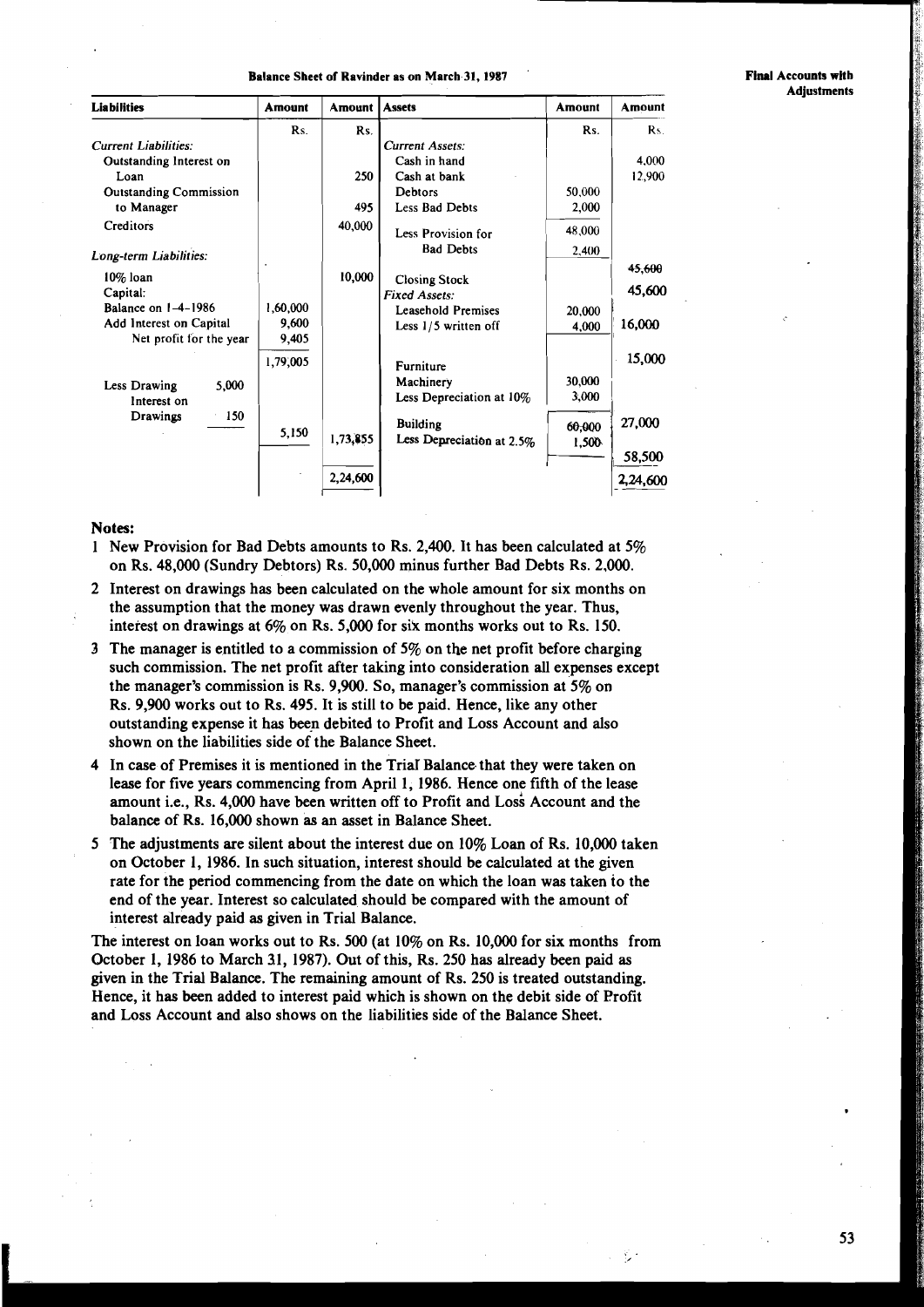#### **Illustration 3**

Following are the closing balances in the ledger of Mahesh for the year ended June **30, 1987:** 

| Debit Balances             | Rs. l    | <b>Credit Balances</b>   | Rs.      |
|----------------------------|----------|--------------------------|----------|
| <b>Opening Stock</b>       | 12,600   | Capital                  | 60,000   |
| Purchases                  | 45,000   | <b>Sales</b>             | 1,00,000 |
| Sales Returns              | 500 l    | <b>Purchases Returns</b> | 1,000    |
| Wages                      | 7,500 I  | Provision for Bad Debts  | 2,000    |
| Carriage on Purchases      | 1,100    | 12% Bank Loan            | 20,000   |
| Duty and $C$ aring Charges | 800      | <b>Sundry Creditors</b>  | 11,560   |
| <b>Salaries</b>            | 5,200    | <b>Rent Received</b>     | 3,000    |
| Taxes and In urance        | 1,700    | Discount                 | 1,440    |
| Advertis<br>$\sim$         | 2,800    |                          |          |
| Drawings                   | 5,000    |                          |          |
| <b>Bills Receivable</b>    | 3,500    |                          |          |
| <b>Debtors</b>             | 52,000   |                          |          |
| Cash in hand               | 1,500    |                          |          |
| <b>Building</b>            | 28,000   |                          |          |
| Furniture                  | 10,000   |                          |          |
| Machinery                  | 15,000   |                          |          |
| Printing and Stationery    | 4,400    |                          |          |
| Interest on Bank Loan      | 2,400    |                          |          |
|                            | 1,99,000 |                          | 1,99,000 |

Prepare Trading and Profit and Loss Account for the year ended June **30, 1987** and Balance Sheet as on that date after taking into account the following information:

- a) The stock on June **30, 1987** was valued at Rs. **26,800.**
- b) .The proprietor had taken away goods worth Rs. **3,000** for personal use. This has' not been recorded in books.

- c) Depreciate Machinery at **20%.**
- e) Provide for Manager's Commission at 10% on the net profit after charging such commission.

#### **Solution:**

#### Trading and Profit and Loss Account of Mahesh for the year ended June 30,1987

| <b>Solution:</b>                                                                                                                                                                                             |                                   |                                                             |                                                                                                                                                           |                        |                                 |  |
|--------------------------------------------------------------------------------------------------------------------------------------------------------------------------------------------------------------|-----------------------------------|-------------------------------------------------------------|-----------------------------------------------------------------------------------------------------------------------------------------------------------|------------------------|---------------------------------|--|
|                                                                                                                                                                                                              |                                   |                                                             | Trading and Profit and Loss Account of Mahesh<br>for the year ended June 30, 1987                                                                         |                        |                                 |  |
| Dr.                                                                                                                                                                                                          |                                   |                                                             |                                                                                                                                                           |                        | Cr.                             |  |
| <b>Particulars</b>                                                                                                                                                                                           | Amount                            | Amount                                                      | <b>Particulars</b>                                                                                                                                        | Amount                 | Amount                          |  |
| To Opening Stock<br>To Purchases<br>Less Drawings of Goods                                                                                                                                                   | R <sub>s</sub><br>45,000<br>3,000 | Rs.<br>12,600                                               | By Sales<br>Less: Sales Returns<br>By Closing Stock                                                                                                       | Rs.<br>1,00,000<br>500 | Rs.<br>99,500<br>26,800         |  |
| Less Purchases Returns<br>To Carriage on Purchases<br>To Duty and Clearing<br>Charges<br>To Wages<br>To Gross Profit c/d                                                                                     | 42,000<br>1,000                   | 41.000<br>1,100<br>800<br>7,500<br>63,300<br>1,26,300       |                                                                                                                                                           |                        | 1,26,300                        |  |
| <b>To Salaries</b><br>To Taxes and Insurance<br>To Printing and Stationery<br>To Advertisment<br>To Interest on Bank Loan<br>To Depreciation<br>To Commission to Manager<br>To Net Profit<br>(Transferred to |                                   | 5,200<br>1,700<br>4,400<br>2,800<br>2,400<br>3,000<br>4,431 | By Gross Profit b/d<br>By Rent Received<br>By Discount Received<br>By Provision for Bad Debts<br><b>Existing Provision</b><br>Less: Provision<br>Required | 2.000<br>1,500         | 63,300<br>3,000<br>1,440<br>500 |  |
| Capital $A/c$ )                                                                                                                                                                                              |                                   | 44,309                                                      |                                                                                                                                                           |                        |                                 |  |
|                                                                                                                                                                                                              |                                   | 68,240                                                      |                                                                                                                                                           |                        | 68,240                          |  |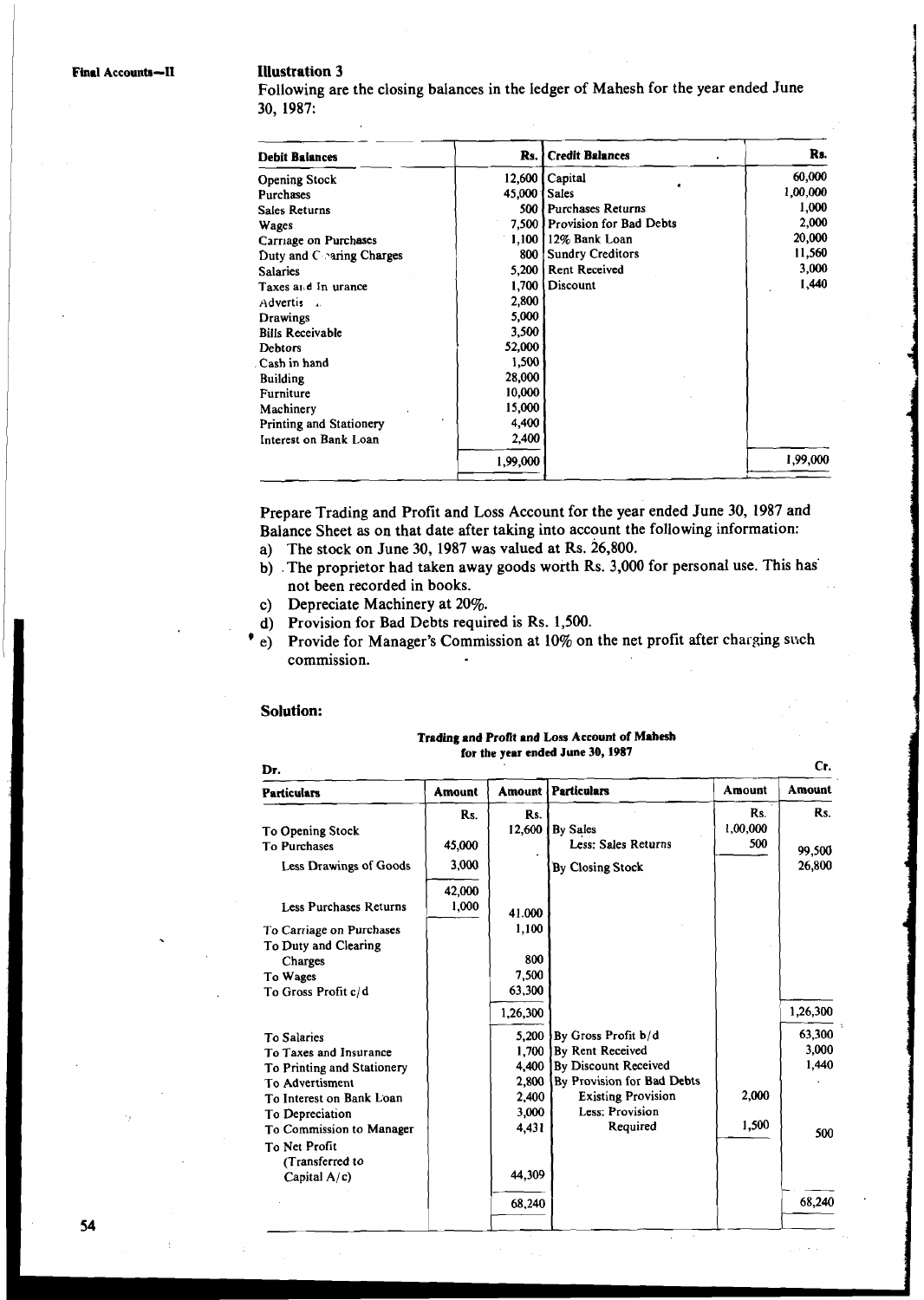**Final Accounts with Adjustments** 

| <b>Liabilities</b><br>×       | Amount   | <b>Amount</b> Assets |                         | Amount | Amount           |
|-------------------------------|----------|----------------------|-------------------------|--------|------------------|
|                               | Rs.      | Rs.                  |                         | Rs.    | Rs.              |
| <b>Current Liabilities:</b>   |          |                      | Current Assets:         |        |                  |
| <b>Outstanding Commission</b> |          |                      | Cash in hand            |        | 1,500            |
| to Manager                    |          | 4,431                | <b>Bills Receivable</b> |        | 3,500            |
| <b>Sundry Creditors</b>       |          | 11,560               | Debtors                 | 52,000 |                  |
| Long-term Liabilities:        |          |                      | Less Provision for      |        |                  |
| $\sim$ 12% Bank Loan          |          | 20,000               | <b>Bad Debts</b>        | 1,500  |                  |
| Capital:                      |          |                      | <b>Closing Stock</b>    |        | 50,500<br>26,800 |
| Balance on 1-7-1986           | 60,000   |                      | <b>Fixed Assets:</b>    |        |                  |
| Add Net Profit                | 44,309   |                      | Furniture               |        | 10,000           |
|                               | 1,04,309 |                      | Machinery               | 15,000 |                  |
| Less Drawings                 |          |                      | Less Depreciation       | 3,000  |                  |
| (including drawings)          |          |                      |                         |        | 12,000           |
| of goods)                     | 8,000    | 96,309               | <b>Building</b>         |        | 28,000           |
|                               |          |                      |                         |        |                  |
|                               |          | 1,32,300             |                         |        | 1,32,300         |
|                               |          |                      |                         |        |                  |

#### **Notes:**

- 1 The Proprietor took away goods worth Rs. 3,000 for personal use which had not been recorded in books. You know this is debited to Drawings Account and credited to Purchases Account (refer to Unit 5). Hence by way of adjustment it has been deducted from purchases and then included in drawings.
- 2 In Illustration 2 the commission to manager was calculated on profits before charging such commission. In this problem it is to be calculated on profits after charging such commission. The Net Profit before charging commission is Rs. 48,740. Using the formula for the calculation of manager's commission, it will work out as follows: commission. In this problem it is to be calculated<br>commission. The Net Profit before charging comming the formula for the calculation of manager's c<br>llows:<br> $\frac{10}{100 + 10} \times 48,740 = \frac{10}{110} \times 48,740 = \text{Rs. } 4,431$

3 The old provision for bad debts (given in the Trial Balance) is Rs. 2,000. The new provision required (given in adjustments) is Rs. 1,500. Hence the surplus of Rs. 500 has been credited to Profit and Loss Account.

# **19.5 ADJUSTMENT ITEMS GIVEN IN**  <sup>1</sup>**TRIAL BALANCE**

So far you have learnt how to deal with various adjustments in the final accounts when they are given outside the Trial Balance. Every adjustment is shown at two places in the final accounts so as to complete the double entry.

Sometimes, you may find that a few adjustment items such as Depreciation, Outstanding Expenses, Prepaid Expenses, Outstanding Incomes, etc., are given in the Trial Balance itself and not shown as adjustments outside the Trial Balance. This happens when their adjusting entries have already been passed and their postings made in the concerned accounts in the ledger. You know when an adjusting entry is passed, one aspect is posted to an existing account and for the other aspect a new account has to be opened in the books. For example, when you make a journal entry for depreciation on machinery you debit Depreciation Account and credit Machinery Account. The Machinery Account already exists in the ledger and the amount of depreciation is posted to its credit side. But, the Depreciation Account does not exist in the ledger. It will be a new account to which the amount will be debited. Similarly, when you pass a journal entry for outstanding salaries, you debit Salaries Account ! and credit Outstanding Salaries Account. The Salaries Account already exists in the ledger but you have to open the Outstanding Salaries Account before posting can be done. If the postings have been made, the balances of such new accounts will now appear in the Trial Balance.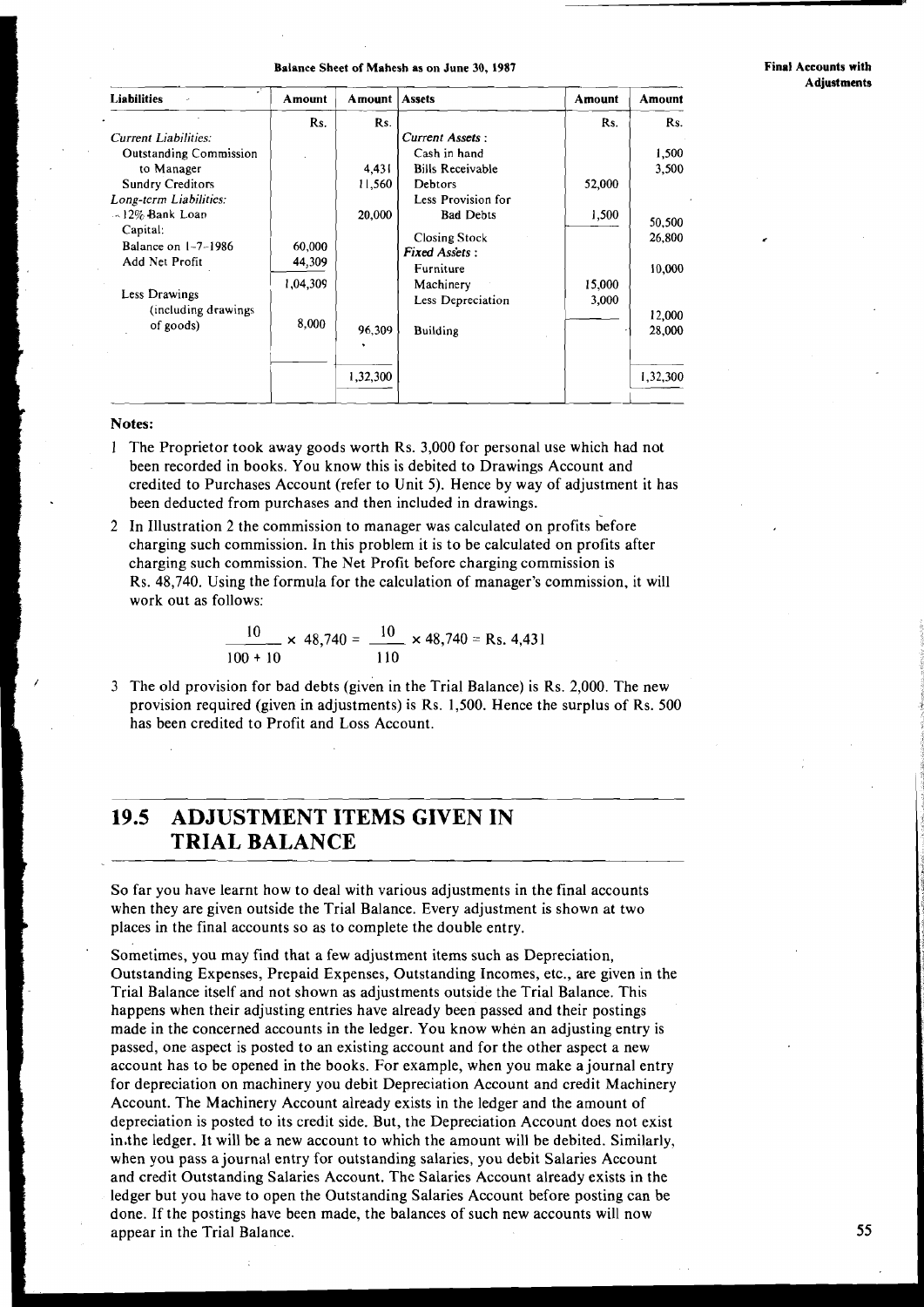**kinal Accounts-11** When you find items like Depreciation and Outstanding Salaries in the Trial Balance, you have to show them only at one place in the final accounts. Normally, when they are given in adjustments you show them at two places in the final accounts. For example, depreciation when given in the adjustments, is first shown on debit side of Profit and Loss Account and then on the assets side of the Balance Sheet by way of deduction from the concerned fixed asset. But when it is given in Trial Balance, it will only be shown on the debit side of Profit and Loss Account because it is a loss. It will not be deducted from the concerned fixed asset in the Balance Sheet because the asset account has already been credited with the amount of depreciation. The balance of the asset account given in the Trial Balance is in fact a reduced balance. Similarly, when Outstanding Salaries Account is given in the Trial Balance, it will be shown only on the liabilities side of the Balance Sheet. It need not be added to salaries on the debit side of the Profit and Loss Account because salaries appearing in the Trial Balance are inclusive of the outstanding salaries.

> **Thus, if any item of adjustment appears in the Trial Balance, it will be shown only once at the appropriate place in the final accounts. Look at Table 19.1. It shows how each item of adjustment will be treated if given in the Trial Balance.**

| Table 19.1<br><b>Treatment of Adjustment Items if Given in Trial Balance</b> |                                      |  |  |
|------------------------------------------------------------------------------|--------------------------------------|--|--|
| <b>Adjustment Item</b>                                                       | <b>Treatment in Final Accounts</b>   |  |  |
| 1 Closing Stock                                                              | Assets side of Balance Sheet         |  |  |
| 2 Outstanding Expenses                                                       | Liabilities side of Balance Sheet    |  |  |
| 3 Outstanding Incomes                                                        | Assets side of Balance Sheet         |  |  |
| 4 Prepaid Expenses                                                           | Assets side of Balance Sheet         |  |  |
| 5 Unearned Incomes                                                           | Liabilities side of Balance Sheet    |  |  |
| 6 Depreciation                                                               | Debit side of Profit and Loss $A/c$  |  |  |
| 7 Interest on Capital                                                        | Debit side of Profit and Loss A/c    |  |  |
| 8 Interest on Drawings                                                       | Credit side of Profit and Loss $A/c$ |  |  |

#### **Table 19.1 Treatment of Adjustment Items if Given in Trial Balance**

#### **Check Your Progress-B**

Tick  $( \nu )$  the correct answers.

- a) When Wages Outstanding are given in the Trial Balance, they are
	- i) debited to Trading Account
	- ii) shown on the liabilities side of Balance Sheet iii) shown on the assets side of Balance Sheet
- b) When Depreciation is given in the Trial Balance, it is
	- i) debited to Profit and Loss Account
	- ii) deducted from the concerned asset in the Balance Sheet
	- iii) credited to Profit and Loss Account

c) Income Received in Advance, if given in Trial Balance, is

- i) deducted from the concerned income in the Profit and Loss Account (ii) credited to Profit and Loss Account
- credited to Profit and Loss Account
- iii) shown on the liabilities side of Balance Sheet
- d) Interest on Drawings, if given in Trial Balance, is
	- i) credited to Profit and Loss Account
	- ii) debited to Profit and Loss Account
	- iii) deducted from capital in the Balance Sheet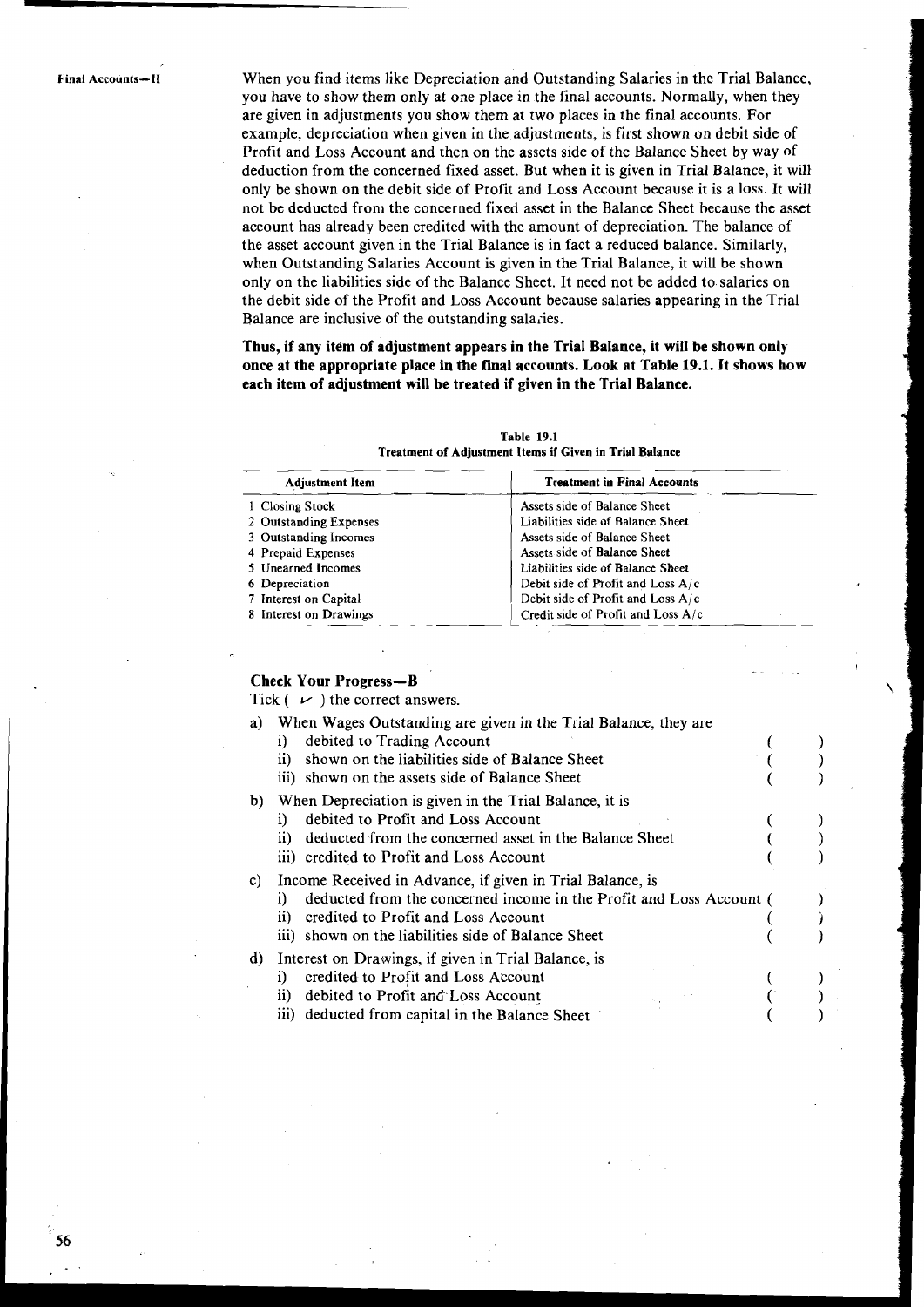#### **Illustration 4**

From the following Trial Balance of V. Ramana prepare his final accounts for the year ended December 31, 1986.

| <b>Name of the Account</b>  | Dr.      | Cr.      |
|-----------------------------|----------|----------|
| Capital                     |          | 70,000   |
| <b>Drawings</b>             | 10,000   |          |
| <b>Adjusted Purchases</b>   | 2,32,500 |          |
| <b>Sales</b>                |          | 2,95,000 |
| Cash in hand                | 3,800    |          |
| Cash at bank                | 12,800   |          |
| <b>Salaries</b>             | 18,000   |          |
| Freight                     | 1,200    |          |
| Advertising                 | 800      |          |
| General Expenses            | 5,400    |          |
| <b>Furniture</b>            | 10,800   |          |
| <b>Expenses Outstanding</b> |          | 2,500    |
| Depreciation                | 2,200    |          |
| <b>Building</b>             | 39,000   |          |
| Discount                    | 700      | 800      |
| Insurance                   | 600      |          |
| Prepaid Insurance           | 300      |          |
| <b>Rent Received</b>        |          | 6,000    |
| Rent Received in Advance    |          | 3,000    |
| <b>Trade Debtors</b>        | 14,100   |          |
| <b>Trade Creditors</b>      |          | 24,600   |
| Loss by Fire                | 2,000    |          |
| Commission                  |          | 1,500    |
| Stock on December 31, 1986. | 49,200   |          |
| Total                       | 4,03,400 | 4,03,400 |

#### **Solution:**

#### **Trading and Profit and Loss Account of V. Ramana for the year ended December 31,1986**

| Cr.<br>Dr.                 |        |          |                        |               |          |
|----------------------------|--------|----------|------------------------|---------------|----------|
| <b>Particulars</b>         | Amount | Amount   | <b>Particulars</b>     | <b>Amount</b> | Amount   |
|                            | Rs.    | Rs.      |                        | Rs.           | Rs.      |
| To Adjusted Purchases      |        | 2,32,500 | By Sales               |               | 2,95,000 |
| To Freight                 |        | 1,200    |                        |               |          |
| To Gross Profit c/d        |        | 61,300   |                        |               |          |
|                            |        | 2,95,000 |                        |               | 2,95,000 |
| To Salaries                |        | 18,000   | By Gross Profit b/d    |               | 61,300   |
| To General Expenses        |        | 5.400    | By Rent Received       |               | 6,000    |
| To Insurance               |        | 600      | By Discount Received   |               | 800      |
| To Advertising             |        | 800      | By Commission Received |               | 1,500    |
| To Discount Allowed        |        | 700      |                        |               |          |
| To Depreciation            |        | $-2,200$ |                        |               |          |
| To Loss by Fire            |        | 2,000    |                        |               |          |
| To Net Profit (transferred |        |          |                        |               |          |
| to Capital Account)        |        | 39,900   |                        |               |          |
|                            |        | 69,600   |                        |               | 69,600   |
|                            | ٠      |          |                        |               |          |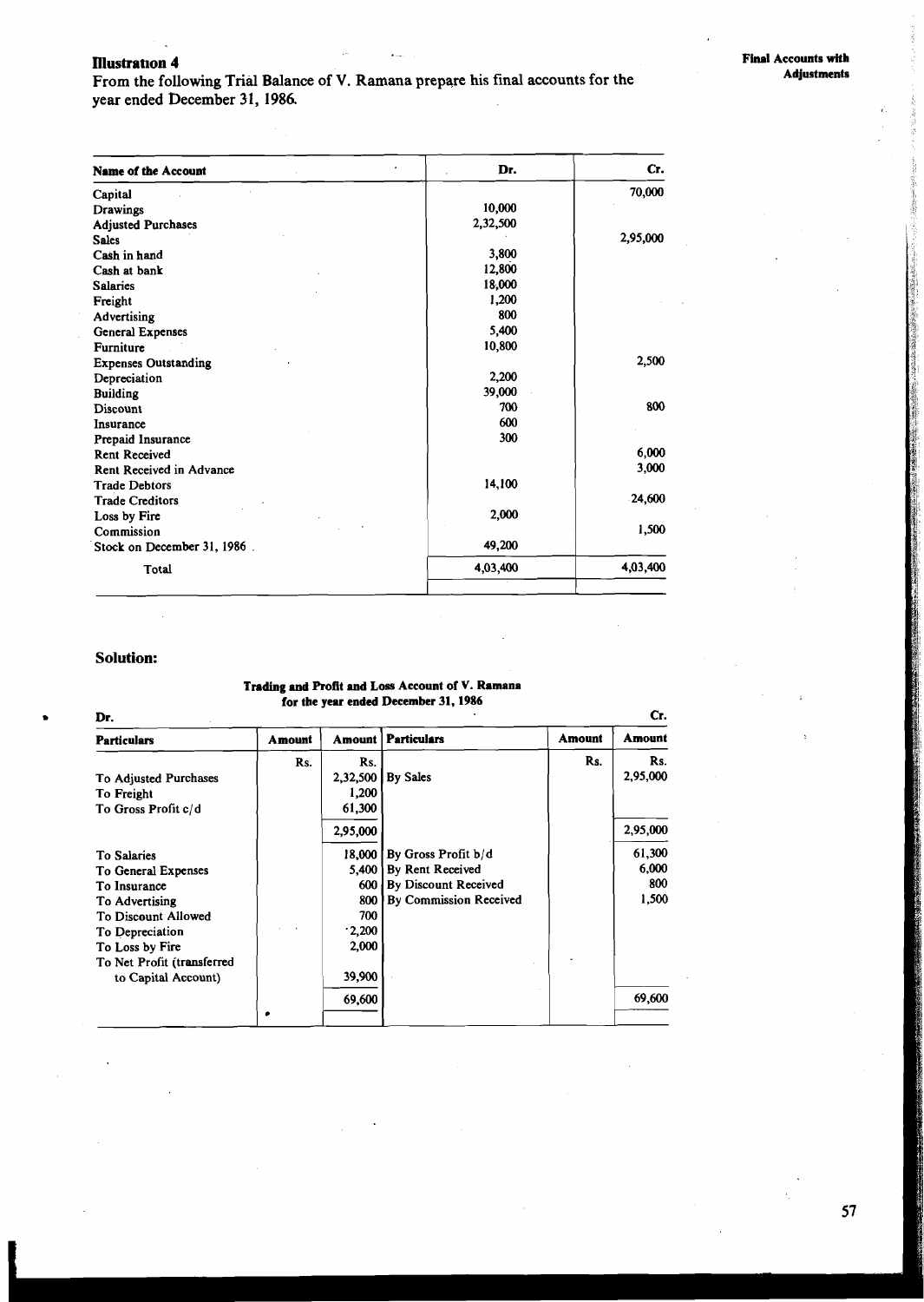#### Final Accounts-II **Balance Sheet of V. Ramana as on December 31, 1986**

| <b>Liabilities</b>          | Amount   | Amount   | <b>Assets</b>        | Amount | Amount   |
|-----------------------------|----------|----------|----------------------|--------|----------|
|                             | Rs.      | Rs.      |                      | Rs.    | Rs.      |
| <b>Current Liabilities:</b> |          |          | Current Assets:      |        |          |
| <b>Expenses Outstanding</b> |          | 2,500    | Cash in hand         |        | 3,800    |
| Rent Received in            |          |          | Cash at Bank         |        | 12,800   |
| Advance                     |          | 3,000    | <b>Trade Debtors</b> |        | 14,100   |
| <b>Trade Creditors</b>      |          | 24,600   | <b>Closing Stock</b> |        | 49,200   |
| Long-term Liabilities :     |          |          | Prepaid Insurance    |        | 300      |
| Capital:                    |          |          | <b>Fixed Assets:</b> |        |          |
| Balance on 1-1-1986         | 70,000   |          | Furniture            |        | 10,800   |
| Add Net profit for the      |          |          | <b>Building</b>      |        | 39,000   |
| year                        | 39,900   |          |                      |        |          |
|                             | 1,09,900 |          |                      |        |          |
| Less Drawings               | 10,000   | 99,900   |                      |        |          |
|                             |          | 1,30,000 |                      |        | 1,30,000 |

#### **Notes:**

- 1 The items given in the above Trial Balance clearly indicate that it is prepared after making necessary entries in the relevent accounts in the ledger. Hence, the items such as Expenses Outstanding, Depreciation, Prepaid Insurance and Rent Received in Advance which appear in the Trial Balance have been shown at one place in the final accounts.
- 2 The Closing Stock has not been shown in the Trading Account. It is shown in the Balance Sheet because it appears in the Trial Balance alongwith Adjusted Purchases. This means the Closing Stock has already been adjusted in the Purchases.

#### **Illustration 5**

The Trial Balance of S. Karim as on December 31, 1986 was as under:

| Name of the Account                                    | Dr.      | Cr.      |
|--------------------------------------------------------|----------|----------|
|                                                        | Rs.      | Rs.      |
| Capital                                                |          | 1,10,000 |
| Drawings                                               | 15,000   |          |
| Gross Profit earned during 1986                        |          | 32,400   |
| Salaries and Wages                                     | 22,000   |          |
| <b>Rent and Taxes</b>                                  | 8,400    |          |
| Cash in hand                                           | 2,300    |          |
| <b>Bank Overdraft</b>                                  |          | 8,600    |
| Sundry Debtors and Creditors                           | 41,000   | 36,000   |
| Insurance (including premium of Rs. 400 per annum paid |          |          |
| up to March 31, 1987)                                  | 1,000    |          |
| Loose Tools                                            | 5,000    |          |
| <b>Bad Debts</b>                                       | 500      |          |
| Provision for Bad Debts                                |          | 800      |
| <b>Entertainment Expenses</b>                          | 300      |          |
| Commission                                             |          | 2,100    |
| General Charges                                        | 2,600    |          |
| <b>Furniture and Fixtures</b>                          | 12,000   |          |
| Plant and Machinery                                    | 60,000   |          |
| Stock on December 31, 1986                             | 19,800   |          |
|                                                        | 1,89,900 | 1,89,900 |

Prepare Profit and Loss Account for the year ended December 31, 1986 and Balance Sheet on that date, after keeping in view the following adjustments:

- 1 Depreciate Furniture and Fixtures by 5% and Plant and Machinery by 10%.
- 2 The value of Loose Tools on December 31, 1986 was Rs. 4,500.
- 3 Outstanding salaries Rs. 2,000.
- 4 Commission earned but not received amounted to Rs. 400.
- 5 Write off further bad debts Ks. 1,000 and maintain the provision for bad debts at 5% on Sundry Debtors.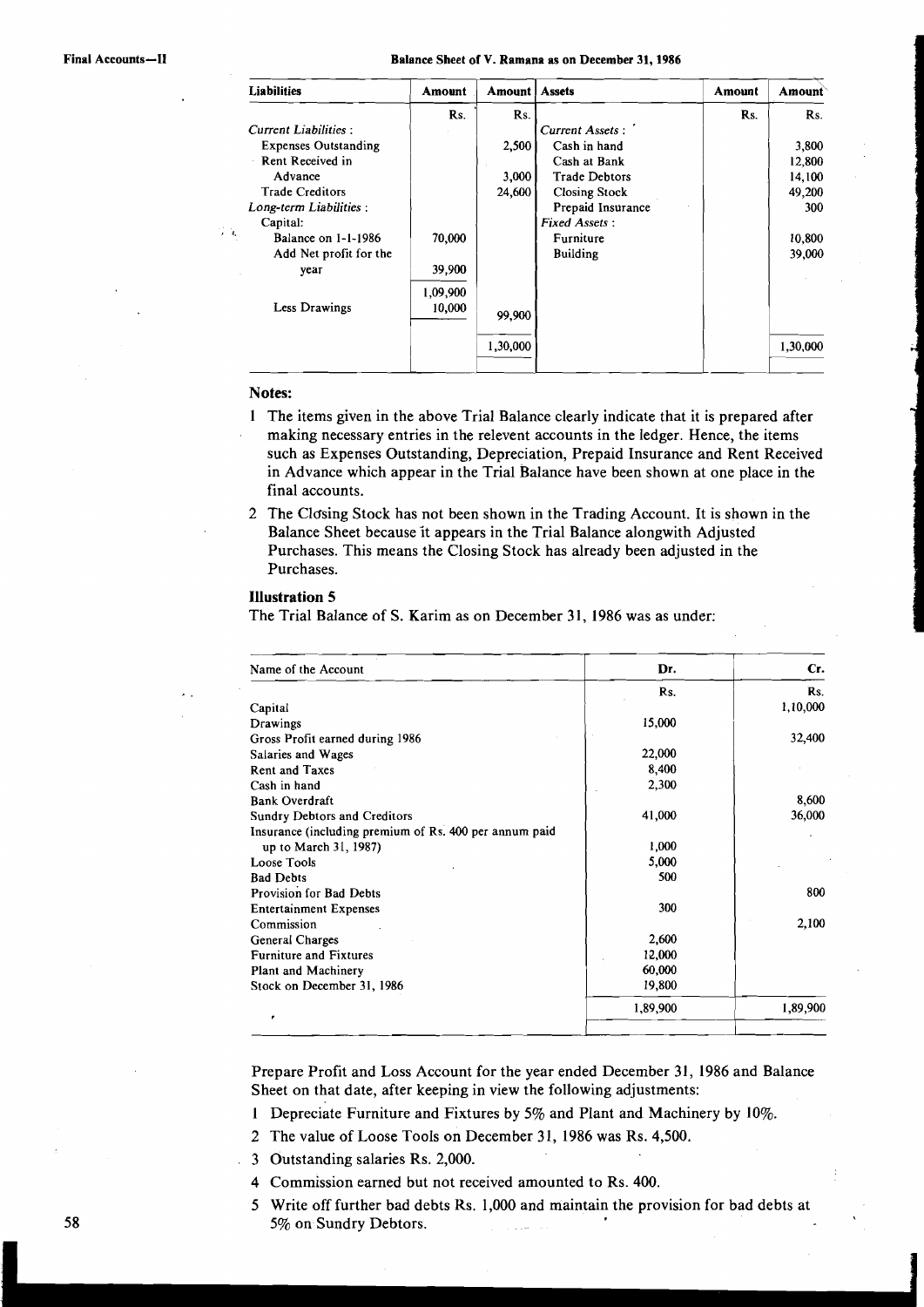#### I **Solution:**

**Dr.** 

|  | Profit and Loss Account of S. Karim  |
|--|--------------------------------------|
|  | for the year ended December 31, 1986 |

| Dr.<br>Cr.                     |               |        |                             |               |               |
|--------------------------------|---------------|--------|-----------------------------|---------------|---------------|
| <b>Particulars</b>             | <b>Amount</b> | Amount | <b>Particulars</b>          | <b>Amount</b> | <b>Amount</b> |
|                                | Rs.           | Rs.    |                             | Rs.           | Rs.           |
| To Salaries and Wages          | 22,000        |        | By Gross Profit             |               |               |
| <b>Add Outstanding</b>         | 2,000         |        | (Transferred from           |               |               |
|                                |               | 24,000 | Trading $A/c$ )             |               | 32,400        |
| To Rent and Taxes              |               | 8,400  | <b>By Commission</b>        | 2,100         |               |
| To Insurance                   | 1,000         |        | <b>Add Outstanding</b>      | 400           |               |
| Less Prepaid                   | 100           |        | By Net Loss (Transferred to |               | 2,500         |
|                                |               | 900    | Capital Account)            |               | 11,100        |
| To Entertainment Expenses      |               | 300    |                             |               |               |
| To General Charges             |               | 2,600  |                             |               |               |
| To Provision for Bad Debts:    |               |        |                             |               |               |
| <b>Provision Required</b>      | 2,000         |        |                             |               |               |
| Add Bad Debts                  | 1,500         |        |                             |               |               |
|                                | 3.500         |        |                             |               |               |
| <b>Less Existing Provision</b> | 800           |        |                             |               |               |
|                                |               | 2,700  |                             |               |               |
| To Depreciation on:            |               |        |                             |               |               |
| Furniture & Fixtures           |               | 7,100  |                             |               |               |
| Plant & Machinery              |               |        |                             |               |               |
| <b>Loose Tools</b>             |               | 46,000 |                             |               | .46,000       |
|                                |               |        |                             |               |               |

**Balance** Sheet of **S. Karim as on December** 31,1986

| <b>Liabilities</b>                                                                                                     | Amount   | <b>Amount</b>   | <b>Assets</b>                                                                                                                                                                                                                                            | <b>Amount</b>                                    | <b>Amount</b>                                               |
|------------------------------------------------------------------------------------------------------------------------|----------|-----------------|----------------------------------------------------------------------------------------------------------------------------------------------------------------------------------------------------------------------------------------------------------|--------------------------------------------------|-------------------------------------------------------------|
| <b>Current Liabilities:</b><br><b>Outstanding Salaries</b>                                                             | Rs.      | Rs.<br>2,000    | <b>Current Assets:</b><br>Cash in hand                                                                                                                                                                                                                   | Rs.                                              | Rs.<br>2,300                                                |
| <b>Bank Overdraft</b><br><b>Sundry Creditors</b><br>Long-Term Liabilities:<br>Capital:<br>Balance on<br>$1 - 1 - 1986$ | 1,10,000 | 8,600<br>36,000 | <b>Sundry Debtors</b><br><b>Less Bad Debts</b><br>Less Provision for Bad<br>Debts                                                                                                                                                                        | 41,000<br>1,000<br>40,000<br>2,000               |                                                             |
| Less Net loss for the<br>11,100<br>vear<br>15,000<br>Drawings                                                          | 26,100   | Ķ<br>83,900     | <b>Outstanding Commission</b><br><b>Closing Stock</b><br>Prepaid Insurance<br><b>Fixed Assets:</b><br><b>Furniture and Fixtures</b><br>Less Depreciation at 5%<br>Loose Tools<br>Less Depreciation at<br>Plant and Machinery<br>Less Depreciation at 10% | 12,000<br>600<br>5,000<br>500<br>60,000<br>6,000 | 38,000<br>400<br>19,800<br>100<br>11,400<br>4,500<br>54,000 |
|                                                                                                                        |          | 1,30,500        |                                                                                                                                                                                                                                                          |                                                  | 1,30,500                                                    |

#### **Notes:**

- 1 The Trial Balance contains Gross Profit. It indicates that the Trading Account has already been prepared. Hence only the Profit and Loss Account and Balance Sheet are to be prepared. The Closing Stock has been shown in the Balance Sheet.
- 2 In the case of Loose Tools, the difference between the opening value (given in the Trial Balance) Rs. **5,000** and the closing value (given in the adjustments) Rs. **4,500**  should be treated as depreciation.
- 3 There is an implied adjustment relating to Prepaid Insurance. It is stated in the Trial Balance that the amount of insurance includes premium of Rs. **400** per annum paid up to March 31, 1987. As the accounting year ends on December 31, 1986, the insurance premium for 3 months (from January 1 to March 31, 1986) amount ing to Rs. 100 shall be treated as Prepaid Insurance.

59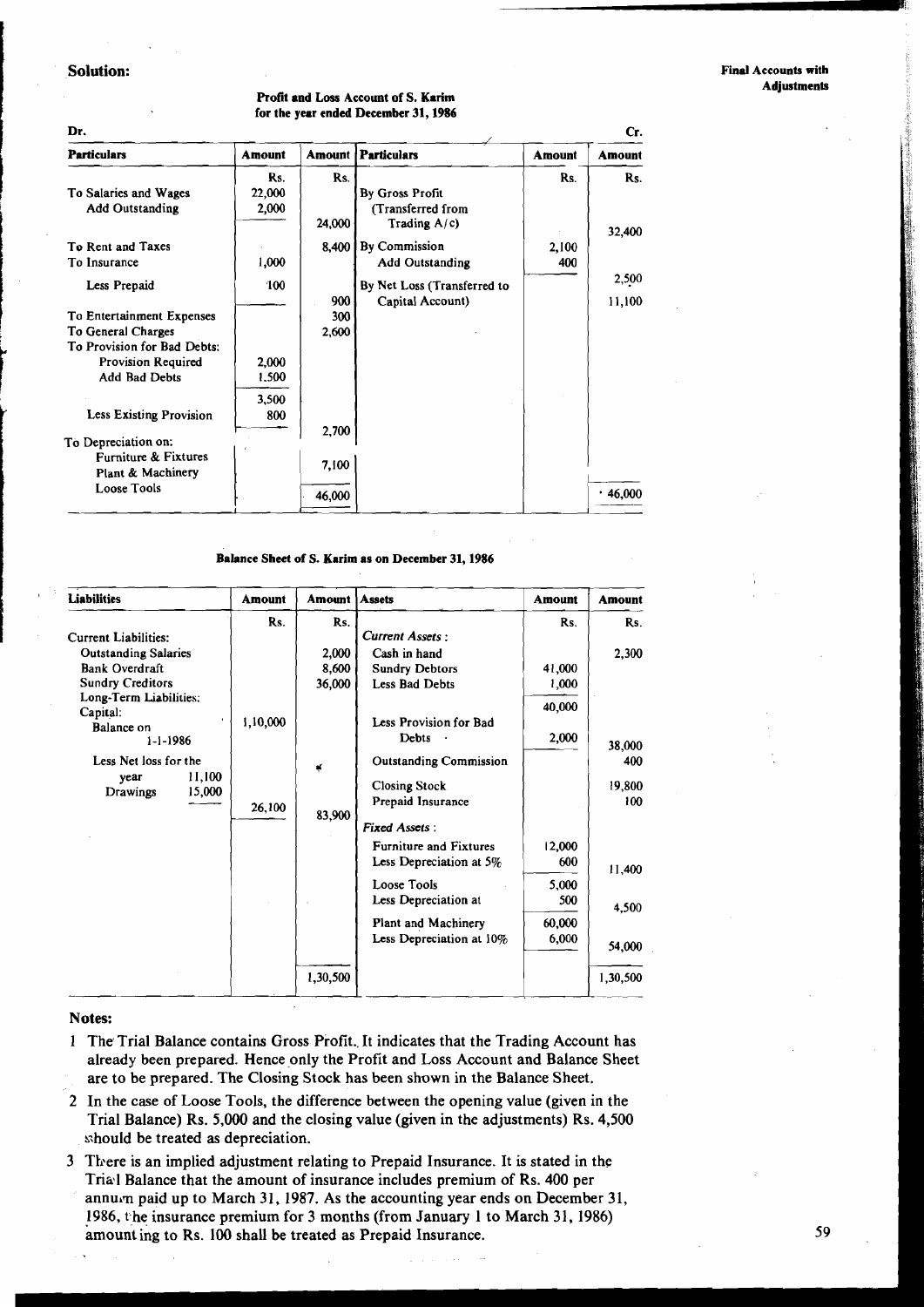**Final Accounts-I1** 

# **19.6 LET US SUM UP**

- 1 While preparing final accounts with adjustments, each item given outside the Trial Balance is shown at two places in the final accounts. But, if any adjustment item appears in the Trial Balance itself, this will be shown only at one place in the final accounts.
- 2 Manager may be entitled to commission on profits. It is calculated as a fixed percentage either on net profits before charging commission or on net profits after charging such commission.
- 3 When rate of interest and the date on which loan was taken is given, it must be ensured that proper amount of interest is shown in the final accounts.
- 4 When the propietor takes away goods from the business for personal use and the same has not been recorded, it is necessary that its cost is adjusted in purchases and also included in drawings.

# **19.7 SOME USEFUL BOOKS**

- Grewal, T.S. 1987. Double Entry Book-keeping, Sultan Chand & Sons: New Delhi. (Chapter 9)
- Maheshwari, S.N. 1986. Principles of Accountancy. Arya Book Depot: New Delhi. (Chapter 14)
- Patil, V.A., and Korlahalli, J.S. 1987. Principles and Practice of Book-keeping, R. Chand & Co.: New Delhi. (Chapter 20)

# **19.8 ANSWERS TO CHECK YOUR PROGRESS**

- **A** 1 (a) Rs. 2,200 (b) Rs. 2,000
	- 2 Rs. 600
		- i) add to interest on loan on debit side of Profit and Loss Account, and
		- ii) show it on the liabilities side of the Balance Sheet under current liabilities.

Ŵ.

3 i) deduct it from purchases on the debit side of Trading Account, and ii) deduct it from capital in the Balance Sheet.

B  $(2)$  ii (b) i (c) iii (d) i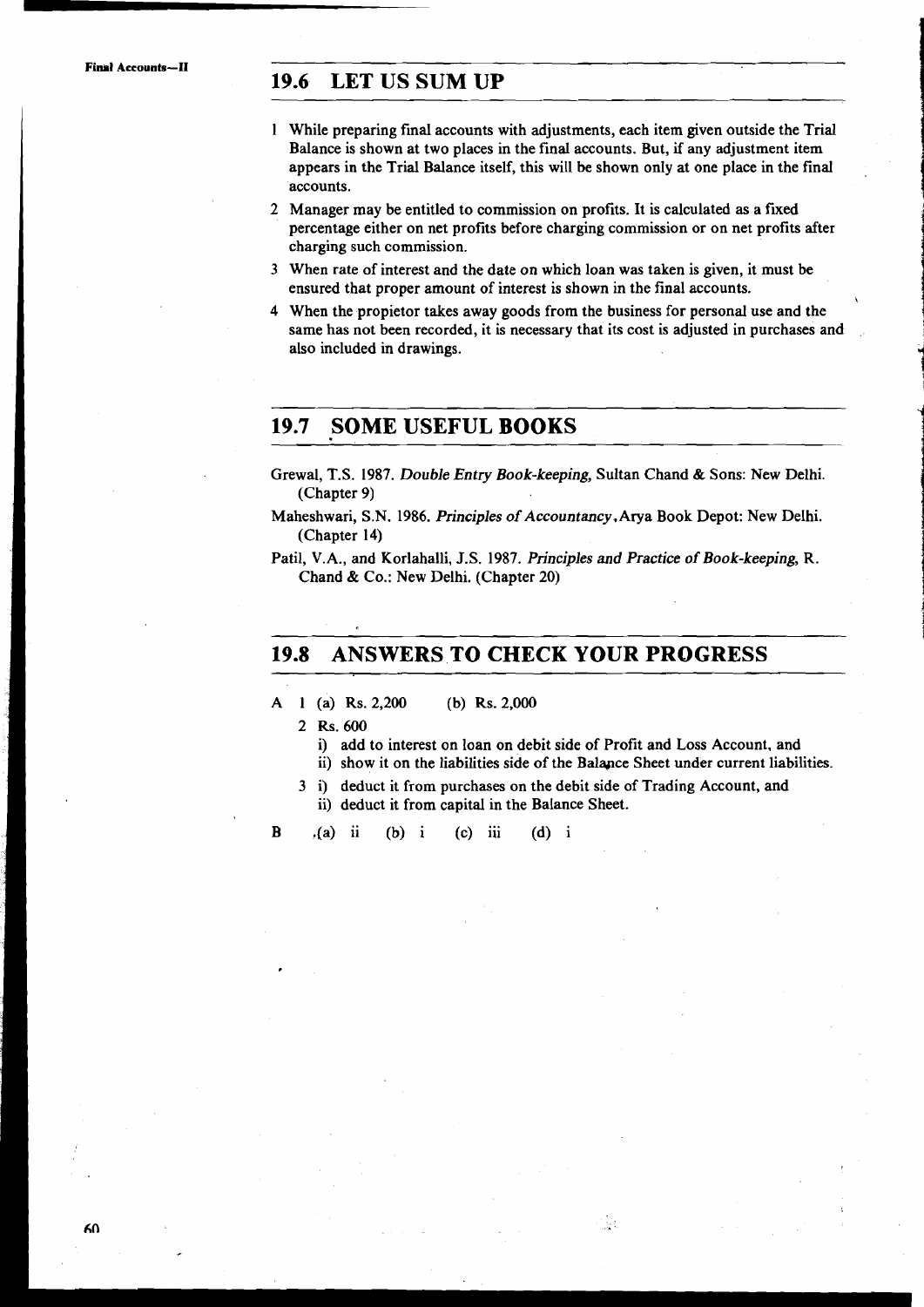# TERMINAL QUESTIONS/EXERCISES **19.9 TERMINAL QUESTIONSIEXERCISES Adjustments**

#### **Exercises**

1 The following balances were extracted from the books of A. Anand on March 31, 1987.

| <b>Name of the Account</b> | Dr.      | Cr.      |
|----------------------------|----------|----------|
|                            | Rs.      | Rs.      |
| Capital                    |          | 80,000   |
| Drawings                   | 10,000   |          |
| General Expenses           | 5,240    |          |
| <b>Building</b>            | 52,000   |          |
| Machinery                  | 38,000   |          |
| Stock                      | 22,400   |          |
| Coal and Power             | 5,400    |          |
| Taxes and Insurance        | 2,600    |          |
| Wages                      | 14,400   |          |
| <b>Sundry Debtors</b>      | 12,400   |          |
| <b>Sundry Creditors</b>    |          | 15,000   |
| Discount                   | 1,000    | 1,200    |
| 10% Loan                   |          | 15,000   |
| <b>Sales</b>               |          | 1,60,800 |
| Purchases                  | 94,000   |          |
| Furniture                  | 23,000   |          |
| Provision for Bad Debts    |          | 1,800    |
| <b>Bills Payable</b>       |          | 8,700    |
| Commission                 |          | 2,400    |
| <b>Salaries</b>            | 13,600   |          |
| Cash in hand               | 260      |          |
| <b>Bank Overdraft</b>      |          | 9,600    |
| Charity                    | 200      |          |
| Total                      | 2,94,500 | 2,94,500 |

Prepare the final accounts for the year ended March 31, 1987 after giving effect to the following adjustments:

- a) Stock on March, 31, 1987 was valued at Rs. 54,000
- b) Outstanding Salaries Rs. 1,400
- c) Unexpired Insurance Rs. 100
- d) Write off Rs. 400 as Bad Debts, and maintain the Provision for the Bad Debts at 5% on Debtors
- **<sup>a</sup>**e) Depreciate Building by 2.5%, Machinery by 5% and Furniture by 10%.
- (Answer: Gross Profit Rs. 78,600; Net Profit Rs. 52,060; Balance Sheet Total Rs. 1,73,260)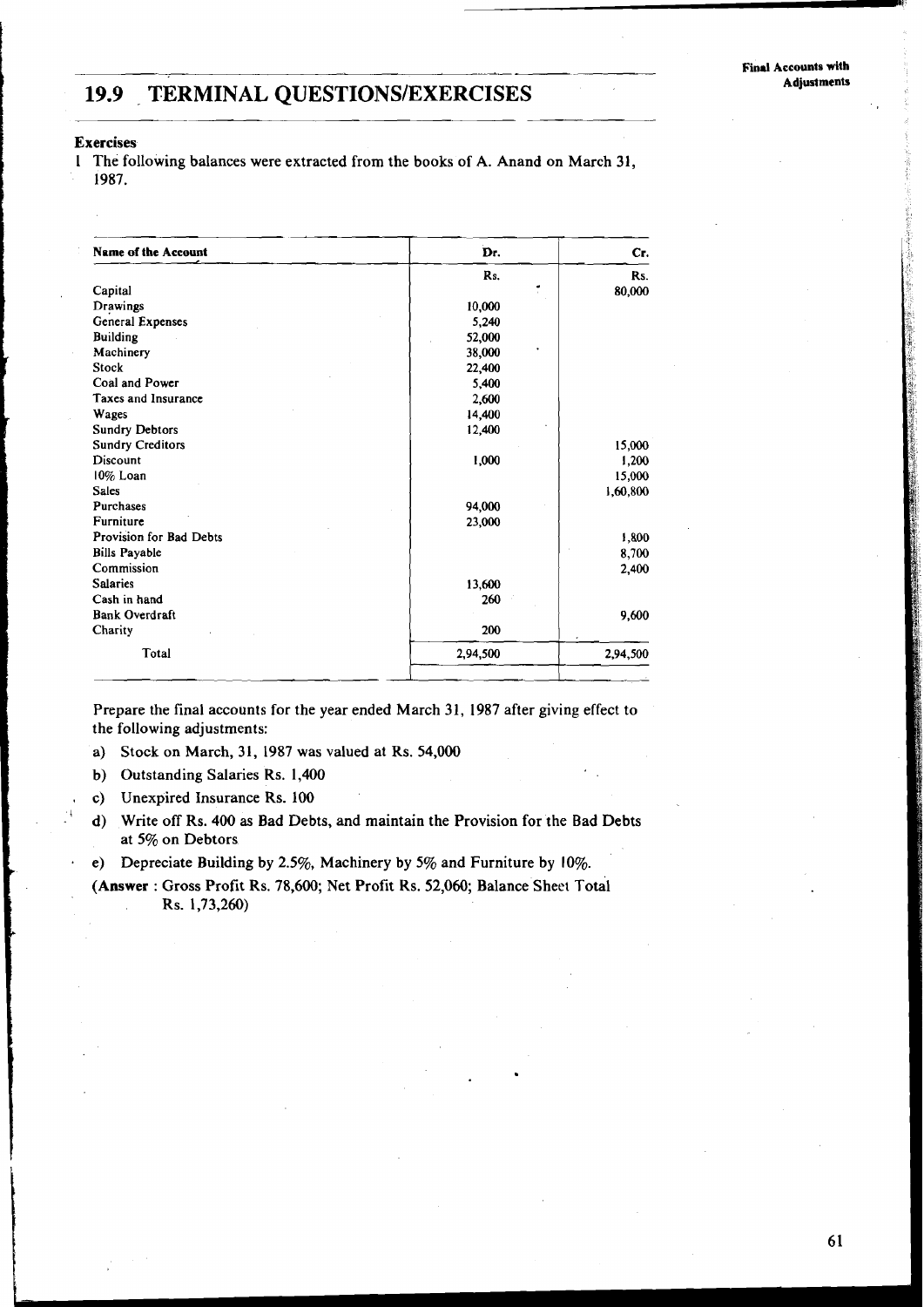#### Final Accounts-II 2 Motilal Trial Balance appeared as follows on December 31, 1986:

| <b>Name of the Account</b> | Dr.      | Cr.      |
|----------------------------|----------|----------|
|                            | Rs.      | Rs.      |
| Capital                    |          | 1,00,000 |
| Creditors                  |          | 29,500   |
| <b>Bills Payable</b>       |          | 7,300    |
| <b>Sales</b>               |          | 1,82,600 |
| Provision for Bad Debts    |          | 1,500    |
| <b>Salaries</b>            | 19,600   |          |
| Cash at bank               | 16,500   |          |
| Cash in hand               | 1,700    |          |
| Purchases                  | 1,22,200 |          |
| Interest on Investments    |          | 200      |
| <b>Motor Truck</b>         | 62,000   |          |
| Furniture                  | 24,000   |          |
| <b>Debtors</b>             | 33,000   |          |
| <b>Opening Stock</b>       | 14,500   |          |
| <b>Bills Receivable</b>    | 5,600    |          |
| Carriage Inwards           | 1,500    |          |
| Carriage Outwards          | 900      |          |
| General Expenses           | 5,600    |          |
| Insurance                  | 800      |          |
| <b>Bad Debts</b>           | 900      |          |
| <b>Travelling Expenses</b> | 600      |          |
| Discount                   | 1,200    |          |
| <b>Sales Returns</b>       | 500      |          |
| 6% Investments             | 10,000   |          |
| Total                      | 3,21,100 | 3,21,100 |

 $\ddot{\phantom{0}}$ 

!

**1**  I 1

I

Prepare the Trading and Profit and Loss Account for the year ended December 31, 1986 and a Balance Sheet as on that date, after making the following adjustments:

- i) Stock on December 31, 1986 was valued at Rs. 22,400.
- ii) Depreciate Motor Truck by 20% and Furniture by 5%.
- iii) Maintain Provision for Doubtful Debts at **5%** on Debtors.
- iv) A commission of 10% on Net Profits after charging such commission is to be provided for the General Manager.
- **(Answer** : Gross Profit Rs. 66,300; Net Profit Rs. 21,409 Commission to General Manager Rs. 2,141; Balance Sheet Total Rs. 1,60,350)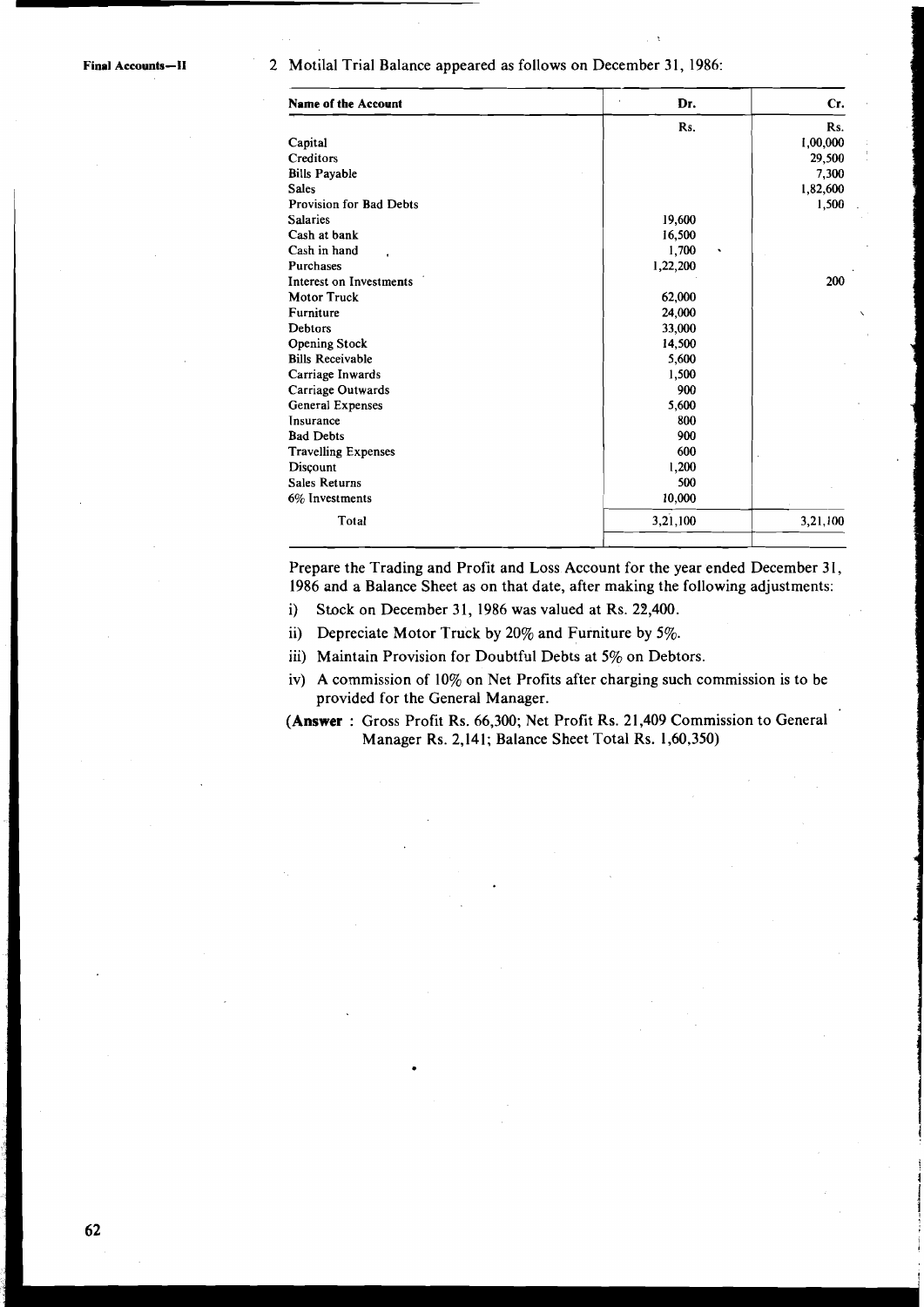3. From the following Trial Balance of Sujit as on September 30, 1986, yor are required to prepare the Trading and Profit and Loss Account for the year ended September 30, 1986, and a Balance Sheet as on that date, after making the necessary adjustments:

| <b>Name of the Account</b>                   | Dr.      | CT.      |
|----------------------------------------------|----------|----------|
|                                              | Rs.      | Rs.      |
| <b>Opening Stock</b>                         | 14,000   |          |
| Capital                                      |          | 1,60,000 |
| <b>Drawings</b>                              | 18,000   |          |
| <b>Land and Buildings</b>                    | 70,000   |          |
| <b>Furniture and Fixtures</b>                | 20,000   |          |
| Leasehold Premises (Lease to run for 5 years |          |          |
| from $1-4-1986$ )                            | 30,000   |          |
| <b>Sales</b>                                 |          | 1,90,000 |
| <b>Returns Outwards</b>                      |          | 5,000    |
| <b>Sundry Debtors</b>                        | 24,000   |          |
| Purcahses ·                                  | 1,00,000 |          |
| <b>Returns Inwards</b>                       | 4,000    |          |
| <b>Freight and Duty</b>                      | 6,000    |          |
| <b>Sundry Expenses</b>                       | 3,500    |          |
| <b>Printing and Stationery</b>               | 1,300    |          |
| Insurance                                    | 1,800    |          |
| <b>Provision for Bad Debts</b>               |          | 2,000    |
| <b>Advertising</b>                           | 1,400    |          |
| <b>Salaries</b>                              | 24,000   |          |
| <b>Sundry Creditors</b>                      |          | 28,000   |
| Cash at bank                                 | 15,400   |          |
| Cash in hand                                 | 1,600    |          |
| Goodwill                                     | 50,000   |          |
| <b>Total</b>                                 | 3,85,000 | 3,85,000 |

#### Adjustments

- 1 The Stock on hand on September 30, 1986 was valued at Rs. 24,000.
- **.2** The Provision for Bad Debts should be maintained at 5% on Debtors
- 3 Make a Provision of 2% for Discount on Debtors and Creditors
- 4 Sujit has utilised goods of the value of Rs. 2,000 for his personal use but no record was made of it.
- **5** Depreciate Land and Buildings by 2% and Furniture and Fixtures by 10%.
- (H.int : Depceriation on Leasehold Premises is to be calculated for six months.) (An.swer : Gross Profit Rs. 97,000; Net Profit Rs. 59,504; Balance Sheet Total Rs. 2,26,944)
- **4** From the following Trial Balance of Atul prepare his Final Accounts relating to 1986.

| Name of the Account        | Dr.      | Cr.      |
|----------------------------|----------|----------|
|                            | Ŕs.      | Rs.      |
| Capital                    |          | 60,000   |
| Sales (net)                |          | 2,70,000 |
| <b>Adjusted Purch ases</b> | 1,83,000 |          |
| <b>Salaries</b>            | 24,000   |          |
| Salaries Outstand.ng       |          | 2,000    |
| Carriage Inwards           | 2,500    |          |
| <b>Carriage Outwards</b>   | 1,400    |          |
| Lighting                   | 1,200    |          |
| <b>Rates and Insurance</b> | 1,600    |          |
| Prepaid Insurance          | 200      |          |
| <b>Building</b>            | 39,000   |          |
| Furniture                  | 9,500    |          |
| Depreciation               | 1,500    |          |
| <b>Sundry Creditors</b>    |          | 21,000   |
| Petty Cash                 | 90       |          |
| Cash at bank               | 3,010    |          |
| Stock on December 31, 1986 | 26,000   |          |
| <b>Sundry Debtors</b>      | 30,000   |          |
| Sales Van                  | 30,000   |          |
| <b>Total</b>               | 3,53,000 | 3,53,000 |

**(Answer** : Gross Profit Rs. 84,500; Net Profit Rs. 54,800; Total of Balance Sheet Rs. 1,37,800). 63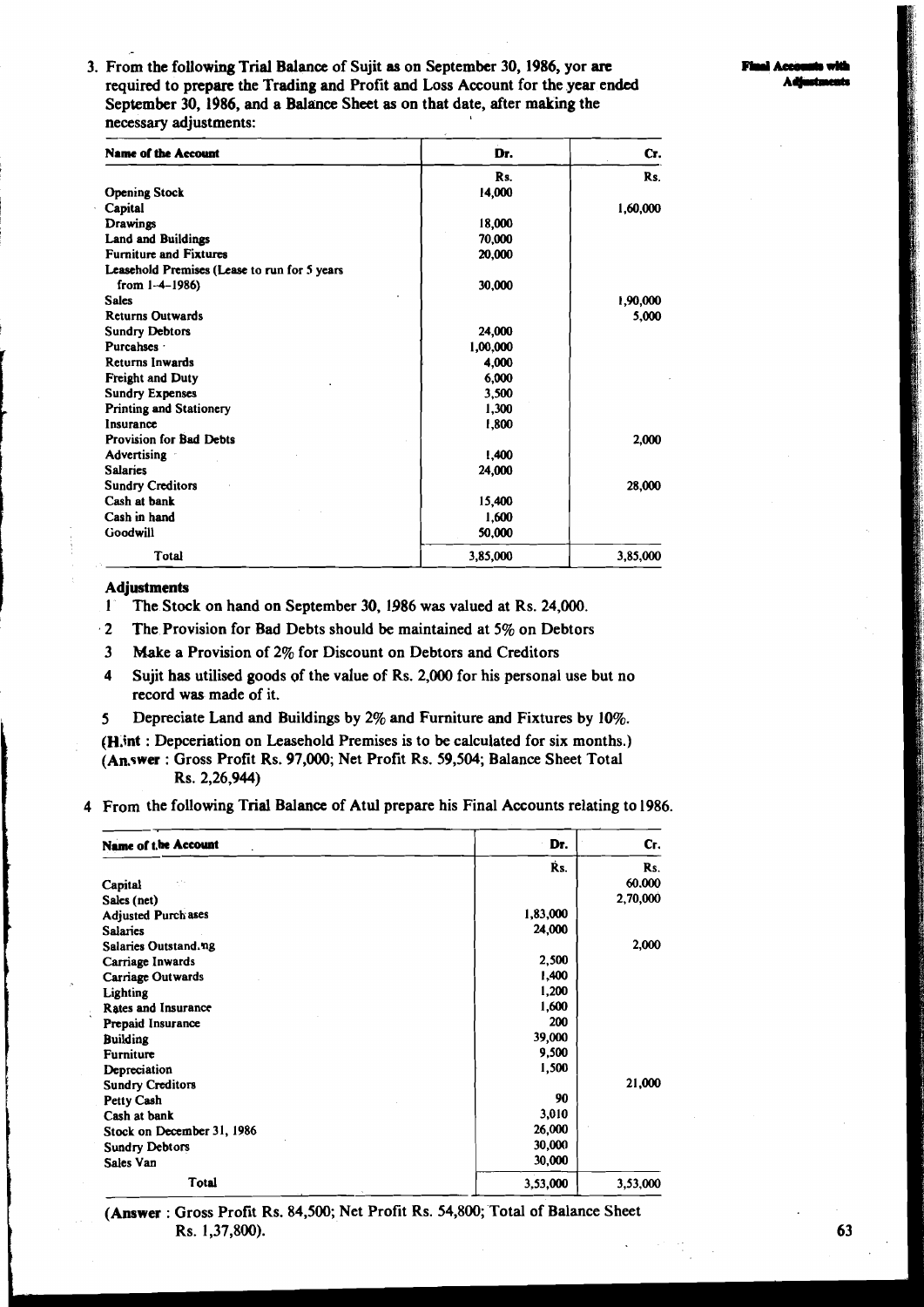5 The following Trial Balance has been extracted from the books of M. Sailesh on December 31, 1986.

| <b>Name of the Account</b>    | Dr.      | Сr.      |
|-------------------------------|----------|----------|
|                               | Rs.      | Rs.      |
| Drawings                      | 6.000    |          |
| Plant and Machinery           | 80,000   |          |
| <b>Furniture and Fixtures</b> | 25,000   |          |
| Capital                       |          | 1,10,000 |
| <b>Sales</b>                  |          | 2,30,000 |
| <b>Loose Tools</b>            | 10,000   |          |
| <b>Opening Stock</b>          | 16,000   |          |
| Returns Outwards              |          | 2,000    |
| <b>Trade Expenses</b>         | 4,500    |          |
| <b>Purchases</b>              | 1,10,000 |          |
| <b>Returns Inwards</b>        | 4,000    |          |
| Wages                         | 40,000   |          |
| <b>Outstanding Wages</b>      |          | 2,000    |
| <b>Sundry Creditors</b>       |          | 27,000   |
| Provision for Bad Debts       |          | 1.000    |
| <b>Apprentice Premium</b>     |          | 1,000    |
| Carriage Inwards              | 7,000    |          |
| <b>Salaries</b>               | 24,000   |          |
| Office Expenses               | 4,300    |          |
| Insurance                     | 1,200    |          |
| <b>Rent and Taxes</b>         | 12,400   |          |
| Postage and Telegrams         | 2,000    |          |
| Income Tax                    | 4,000    |          |
| <b>Bank Overdraft</b>         |          | 10,000   |
| <b>Sundry Debtors</b>         | 30,000   |          |
| Cash                          | 2,600    |          |
| Total                         | 3,83,000 | 3,83,000 |
|                               |          |          |

The following additional information is available:

a) Stock on December 31, 1986, was Rs. 16,400.

b) Depreciate Plant and Machinery by 5% and Furniture and Fixtures 6%.

c) Loose Tools are revalued at Rs. 8,500.

d) Provision for Bad Debts is to be maintained at 5% on Sundry Debtors.

e) Unexpired lnsurance was Rs. 300.

**f)** Apprentice Premium received in advance was Rs. 400.

Prepare Trading and Profit and Loss Account for the year ended December 31, 1986 and Balance Sheet as on that date.

**(Answer** : Gross Profit Rs. 7 1,400; Net Profit Rs. 16,400; Total of Balance Sheet. Rs. 1,55,800)